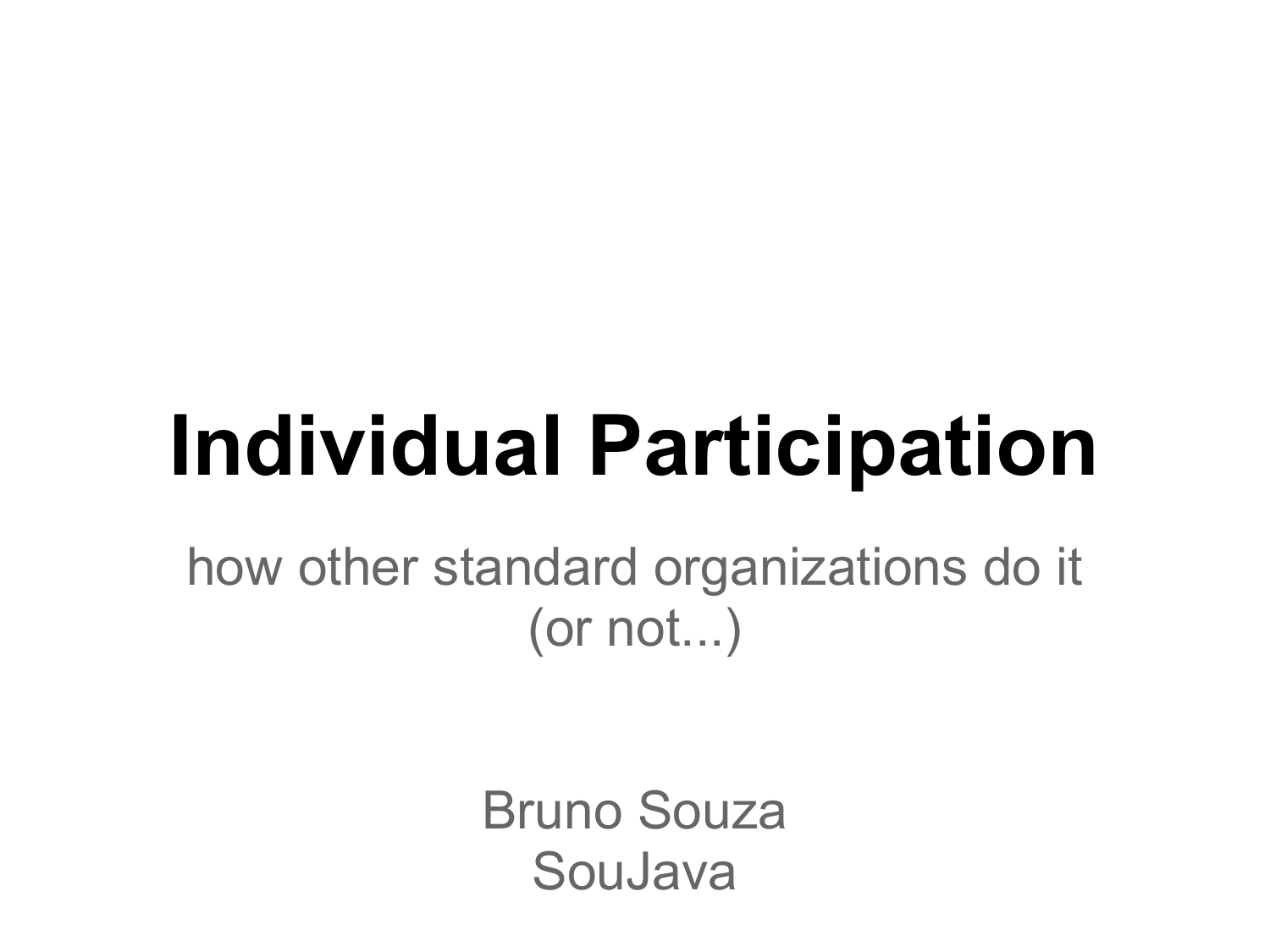## **Organizations**

- ANSI
- Kantara
- OASIS
- OMG
- OSGi Alliance
- The Open Group
- W3C
- **IETF**
- OGC
- **Eclipse Foundation**
- Open Grid Forum
- TIA
- $\bullet$  ECMA
- IEEE and IEEE-SA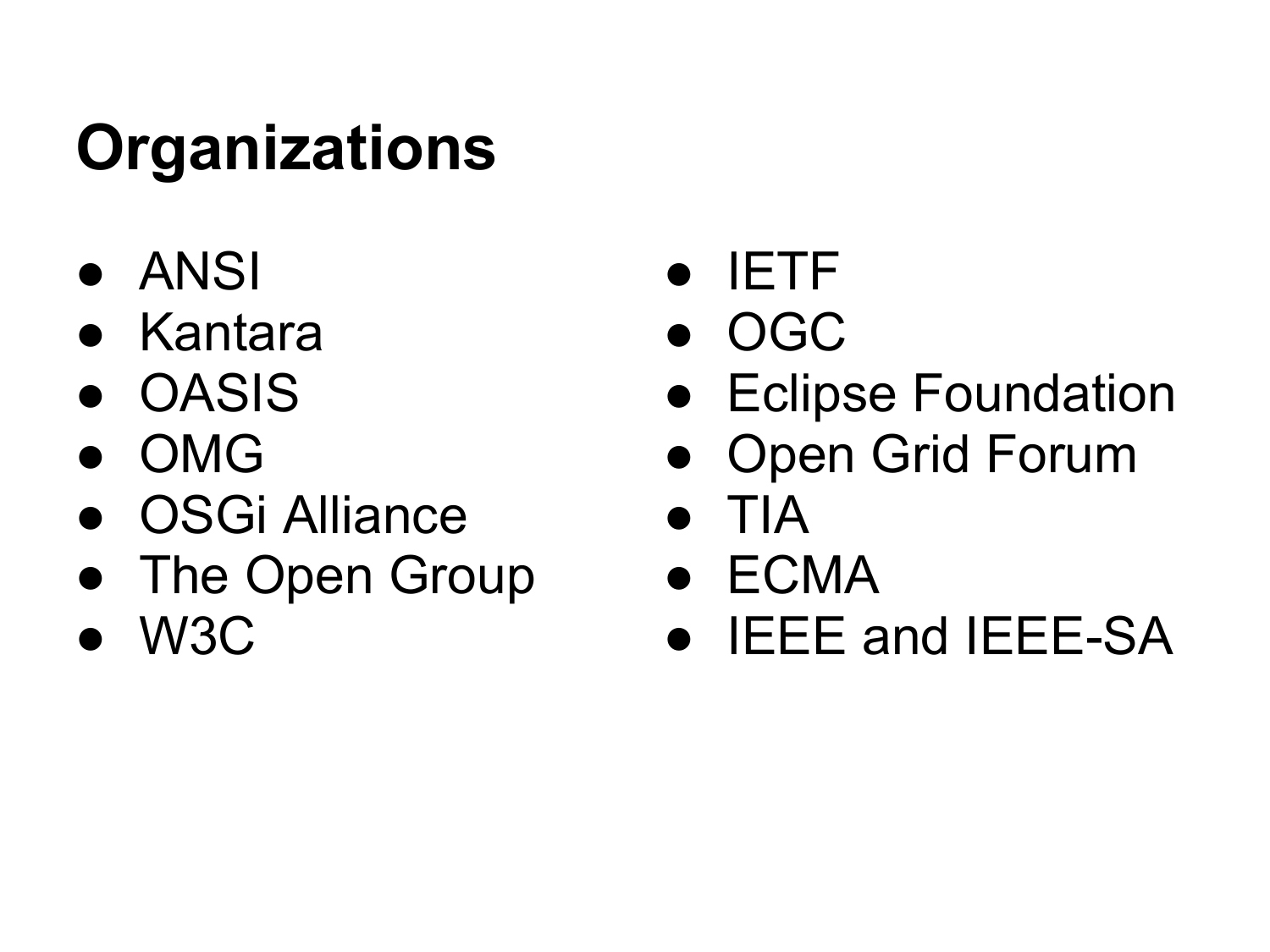## **ANSI**



American National Standards Institute

- <http://www.ansi.org/>
- represents the interests of more than 125,000 companies and 3.5 million professionals.
- Individual Member (Ind)
	- An individual member shall be a United States citizen interested in the development of standards or related activities, who is not eligible for membership under any other membership category. (Restricted to one representative only.)
	- [http://publicaa.ansi.](http://publicaa.ansi.org/sites/apdl/Documents/Membership/Individual_Application.pdf) [org/sites/apdl/Documents/Membership/Individual\\_Ap](http://publicaa.ansi.org/sites/apdl/Documents/Membership/Individual_Application.pdf) [plication.pdf](http://publicaa.ansi.org/sites/apdl/Documents/Membership/Individual_Application.pdf)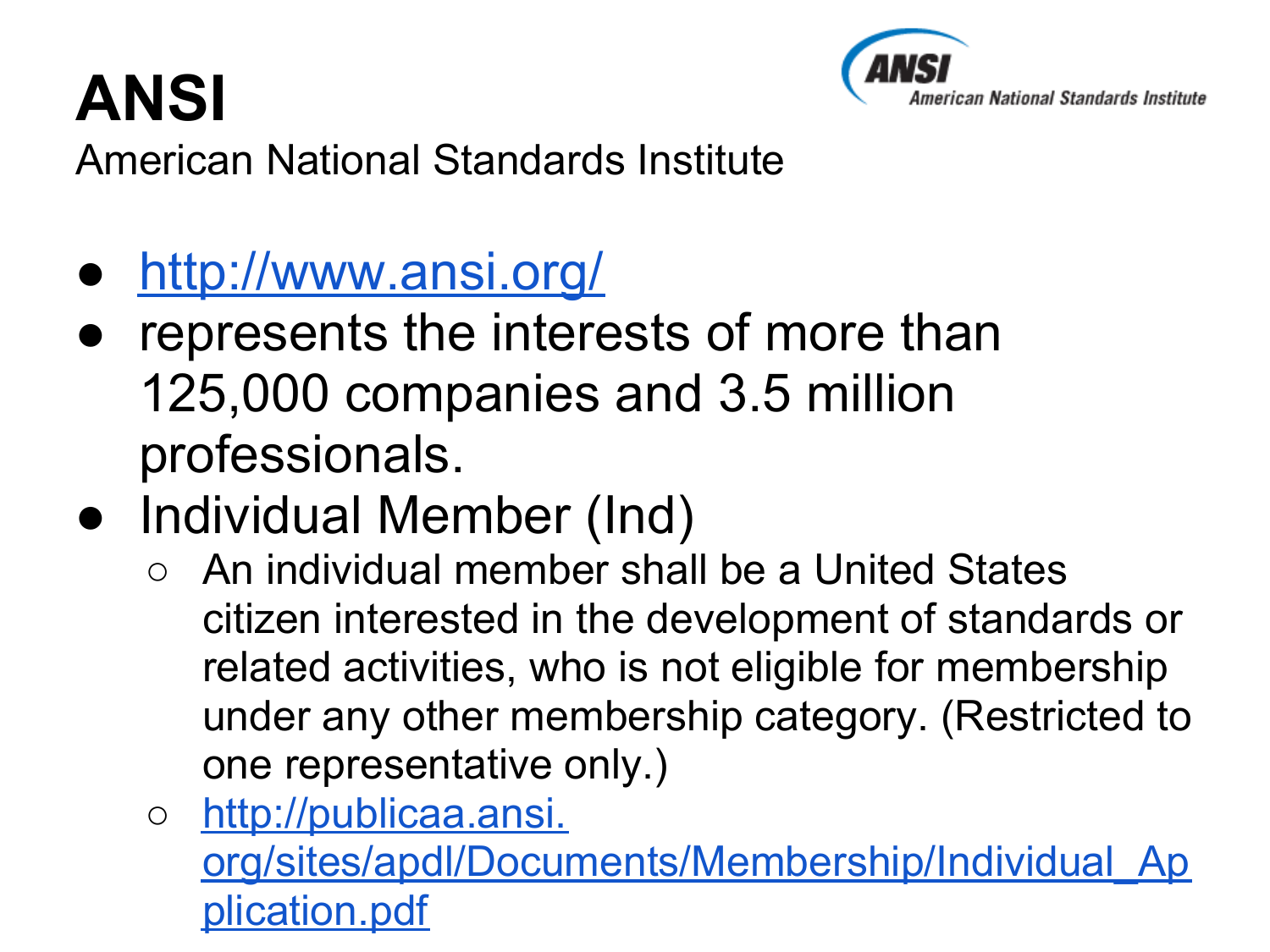## **ANSI**

American National Standards Institute

- . Individuals can only register to the "Basic Membership"
- Benefits include one representative per membership, limited participation and access rights and up to 10% discount on selected standards purchased through ANSI.
- Membership categories
	- [http://www.ansi.org/membership/overview/overview.](http://www.ansi.org/membership/overview/overview.aspx?menuid=2www.ansi.org/membership#.UPFVXo5URSY) [aspx?menuid=2www.ansi.org/membership#.](http://www.ansi.org/membership/overview/overview.aspx?menuid=2www.ansi.org/membership#.UPFVXo5URSY) [UPFVXo5URSY](http://www.ansi.org/membership/overview/overview.aspx?menuid=2www.ansi.org/membership#.UPFVXo5URSY)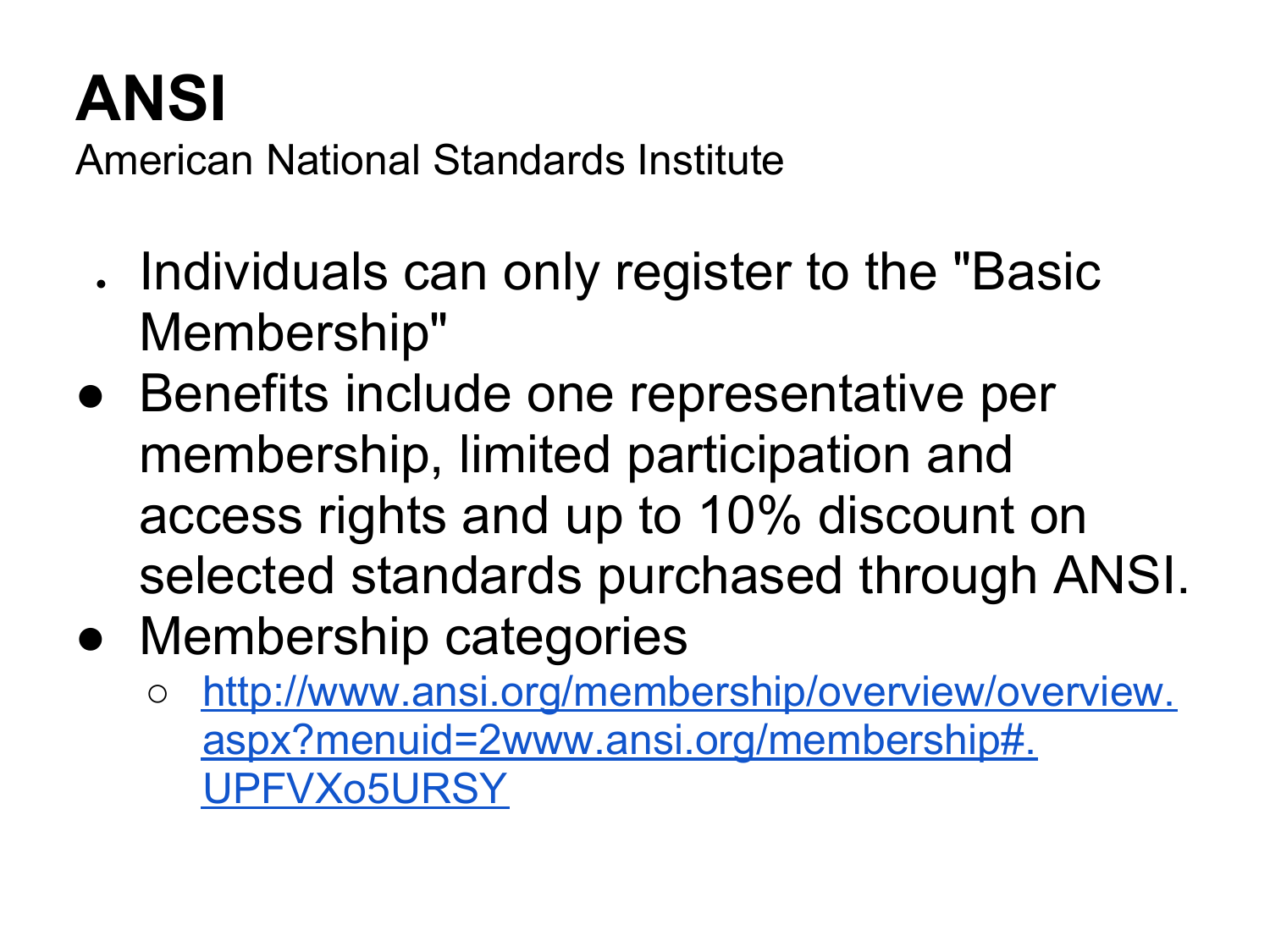## **Kantara Initiative**



- <http://kantarainitiative.org/>
- We're here to help your community ensure Federated Identity Systems are verified for trust.
- Former "Liberty Alliance"
- **Membership** 
	- <http://kantarainitiative.org/membership/>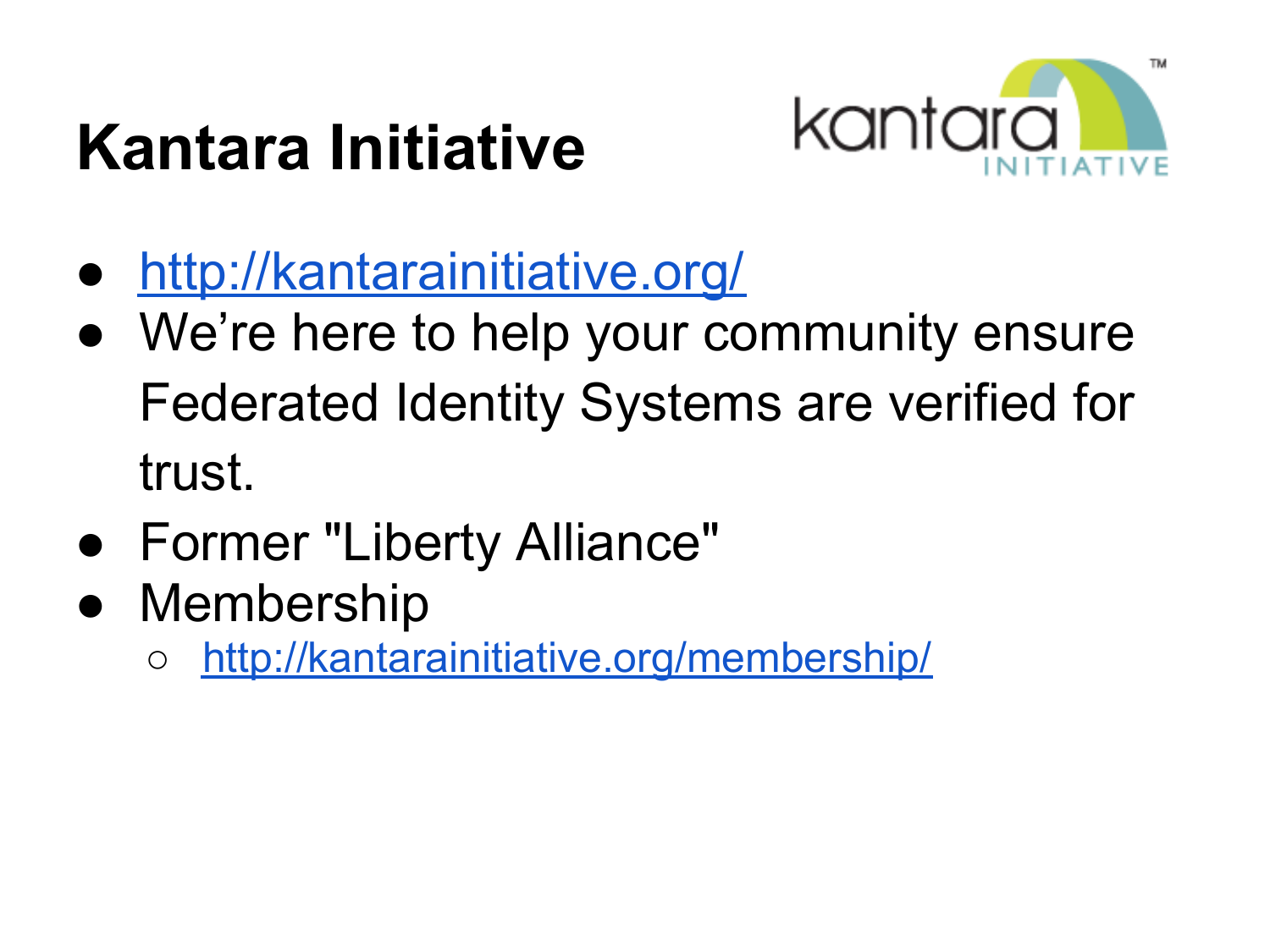## **Kantara Initiative**

- Bylaws
	- [http://kantarainitiative.](http://kantarainitiative.org/confluence/download/attachments/2293776/Kantara+Initiative+ByLaws-v1.3-2012-02-16.pdf) [org/confluence/download/attachments/2293776/Kant](http://kantarainitiative.org/confluence/download/attachments/2293776/Kantara+Initiative+ByLaws-v1.3-2012-02-16.pdf) [ara+Initiative+ByLaws-v1.3-2012-02-16.pdf](http://kantarainitiative.org/confluence/download/attachments/2293776/Kantara+Initiative+ByLaws-v1.3-2012-02-16.pdf)
- Member Agreement
	- [http://kantarainitiative.](http://kantarainitiative.org/confluence/download/attachments/2293776/Kantara+Initiative+Member+Agreement+2009-04-07.pdf?version=1) [org/confluence/download/attachments/2293776/Kant](http://kantarainitiative.org/confluence/download/attachments/2293776/Kantara+Initiative+Member+Agreement+2009-04-07.pdf?version=1) [ara+Initiative+Member+Agreement+2009-04-07.pdf?](http://kantarainitiative.org/confluence/download/attachments/2293776/Kantara+Initiative+Member+Agreement+2009-04-07.pdf?version=1) [version=1](http://kantarainitiative.org/confluence/download/attachments/2293776/Kantara+Initiative+Member+Agreement+2009-04-07.pdf?version=1)
- No specific provision for "individual members"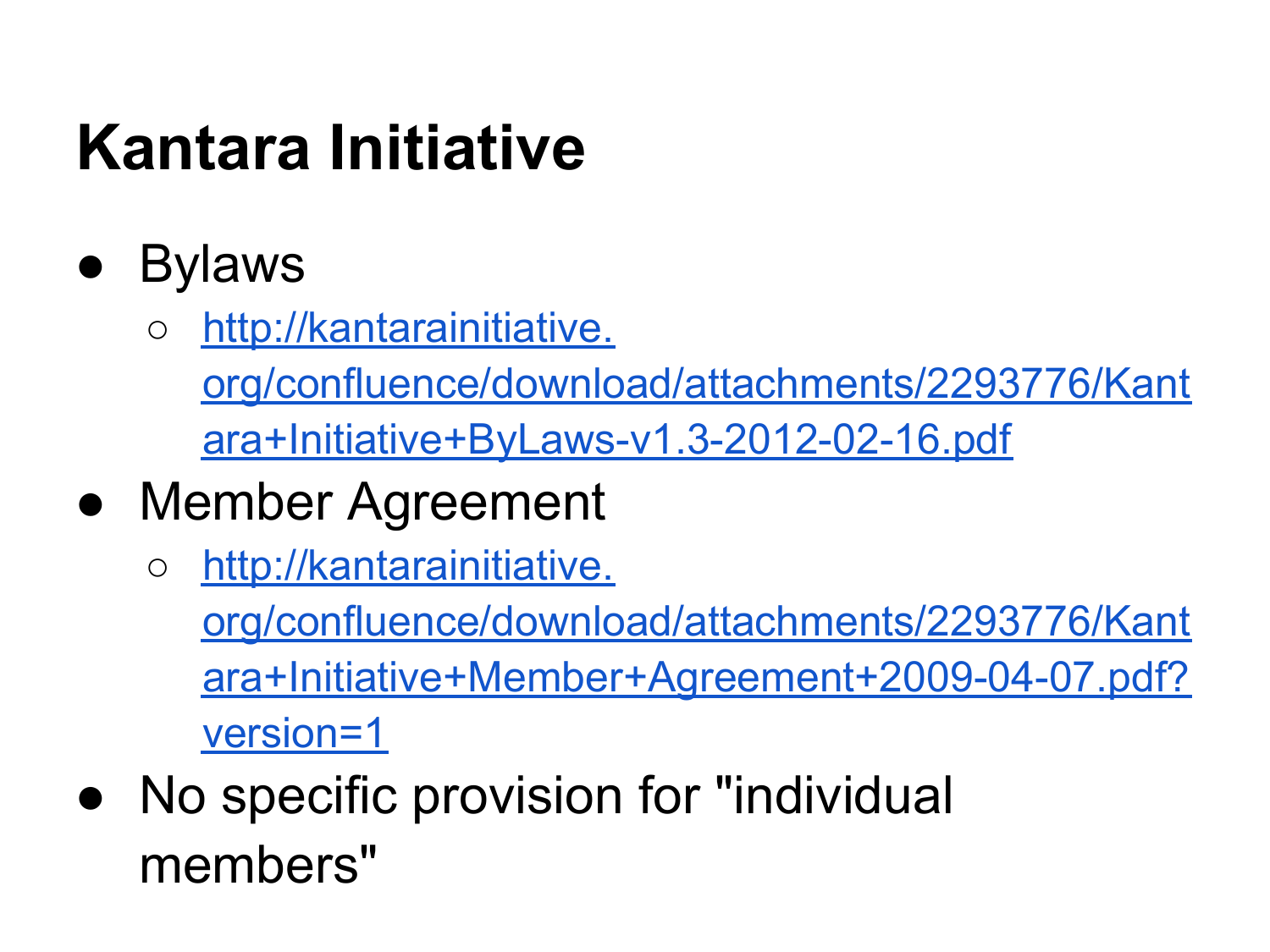## **Kantara Initiative**

- Broad classification of "Member"
	- $\circ$  A Member is any entity that has [...] executed a copy of the Member Agreement, [...]. A Member may be an individual, corporation, partnership, joint venture, trust, limited liability company, business association, governmental entity or other entity.
	- . Non-Member participants
		- Participants who do not [...] become Members may participate in any Work Group, Discussion Group or any other activity [...]. All Participants in a Group (including Members) must sign any IPR agreement that a Group may establish [...]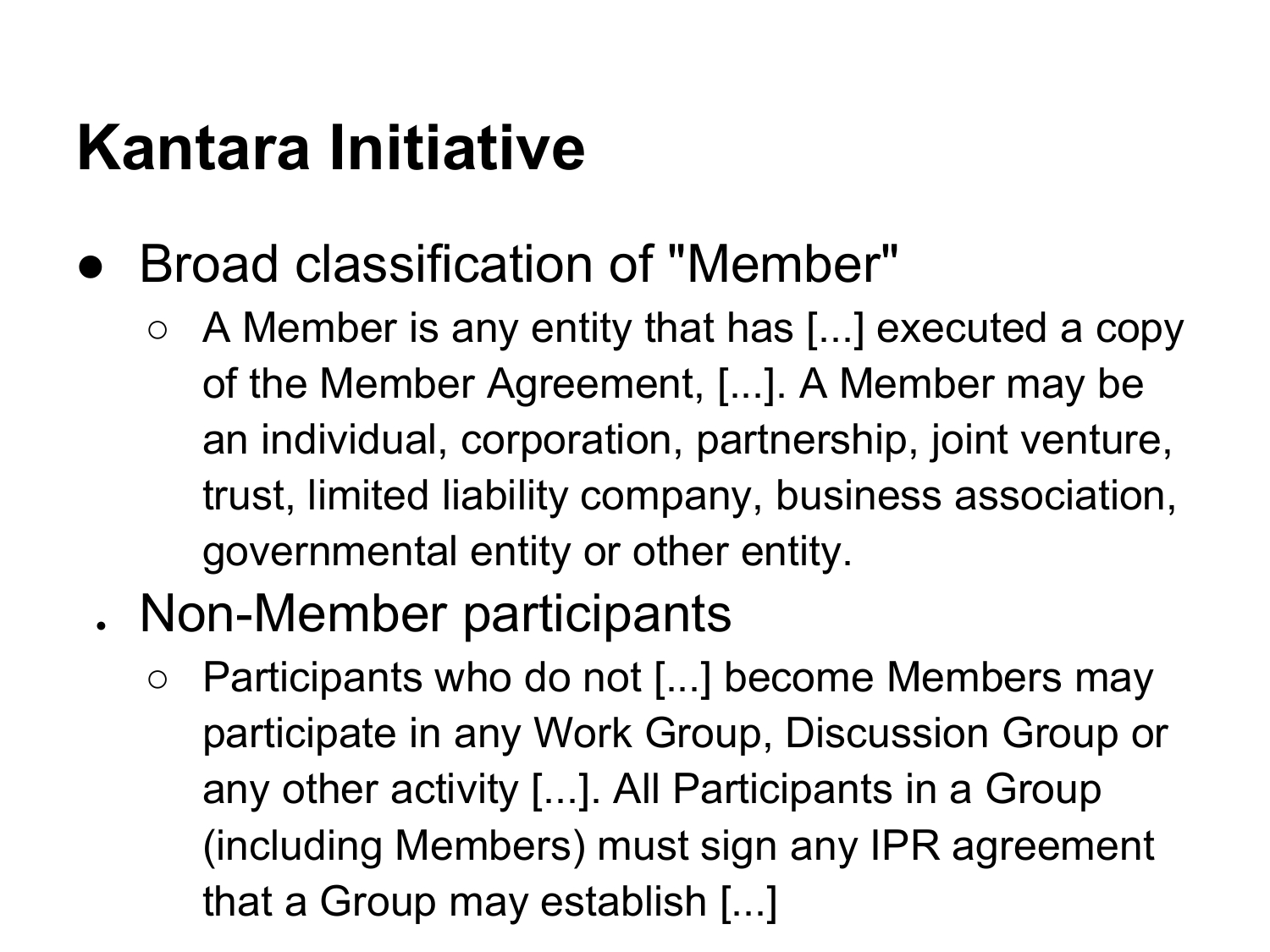## **OASIS**



- https://www.oasis-open.org/
- Advancing open standards for the information society
- Personal Membership
	- OASIS also offers membership to individuals who are self-employed, unemployed, or employed by organizations unable to join OASIS.
	- Participation privileges are limited to Committee work. Individual members do not receive marketing or visibility benefits, and they are not eligible to vote on OASIS Standards or elections for the Board of Directors. Membership is held by the named person only and cannot be transferred.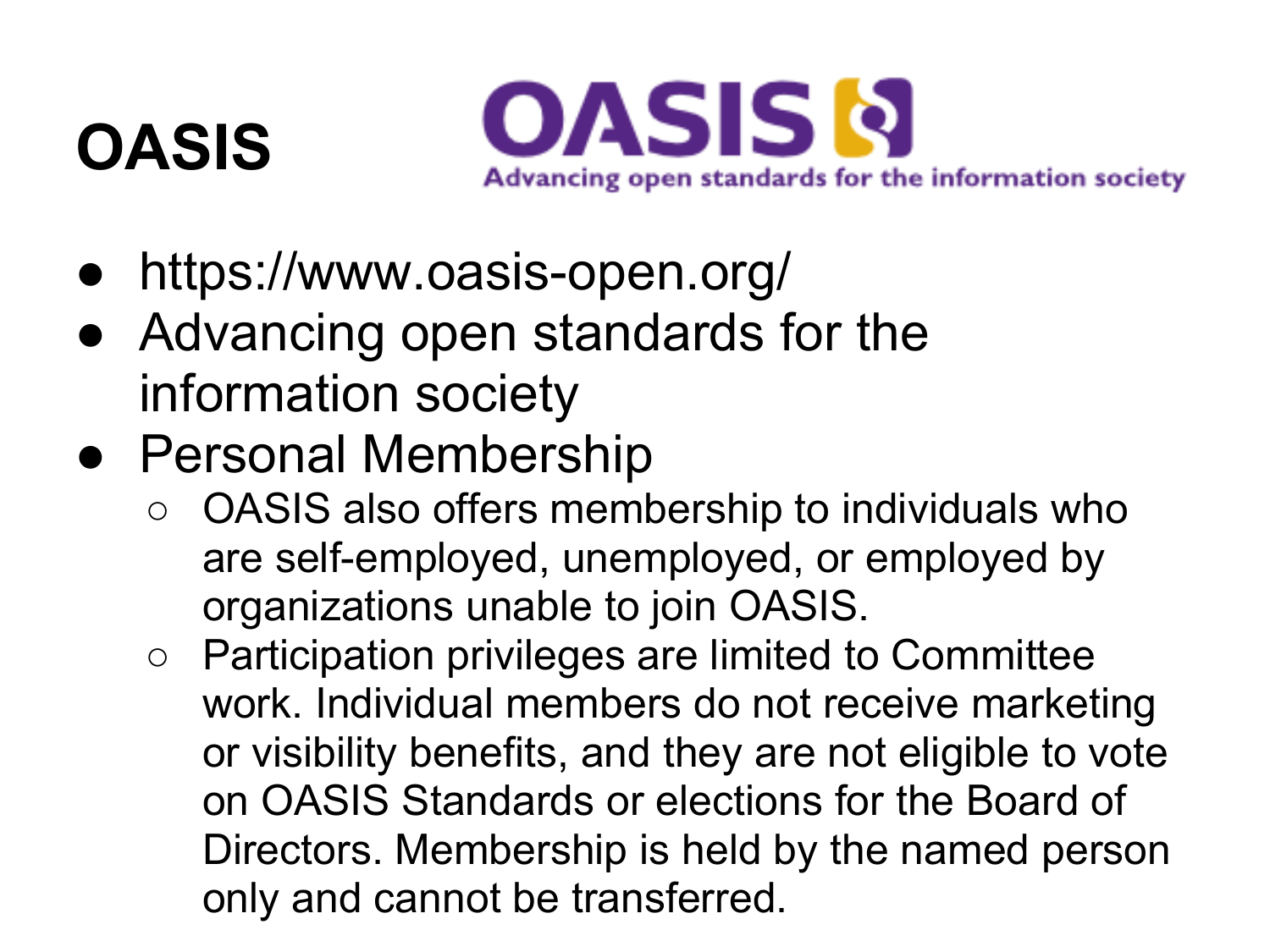## **OASIS**

Individual Membership

- You may apply for Individual membership if
	- are self-employed or unemployed and
	- sign the OASIS Membership Agreement on your own behalf and
	- are legally able to directly license your own Intellectual Property as required by the IPR Policy and TC Process (i.e., you have not assigned your IPR to an employer or other legal entity)
	- \$310/year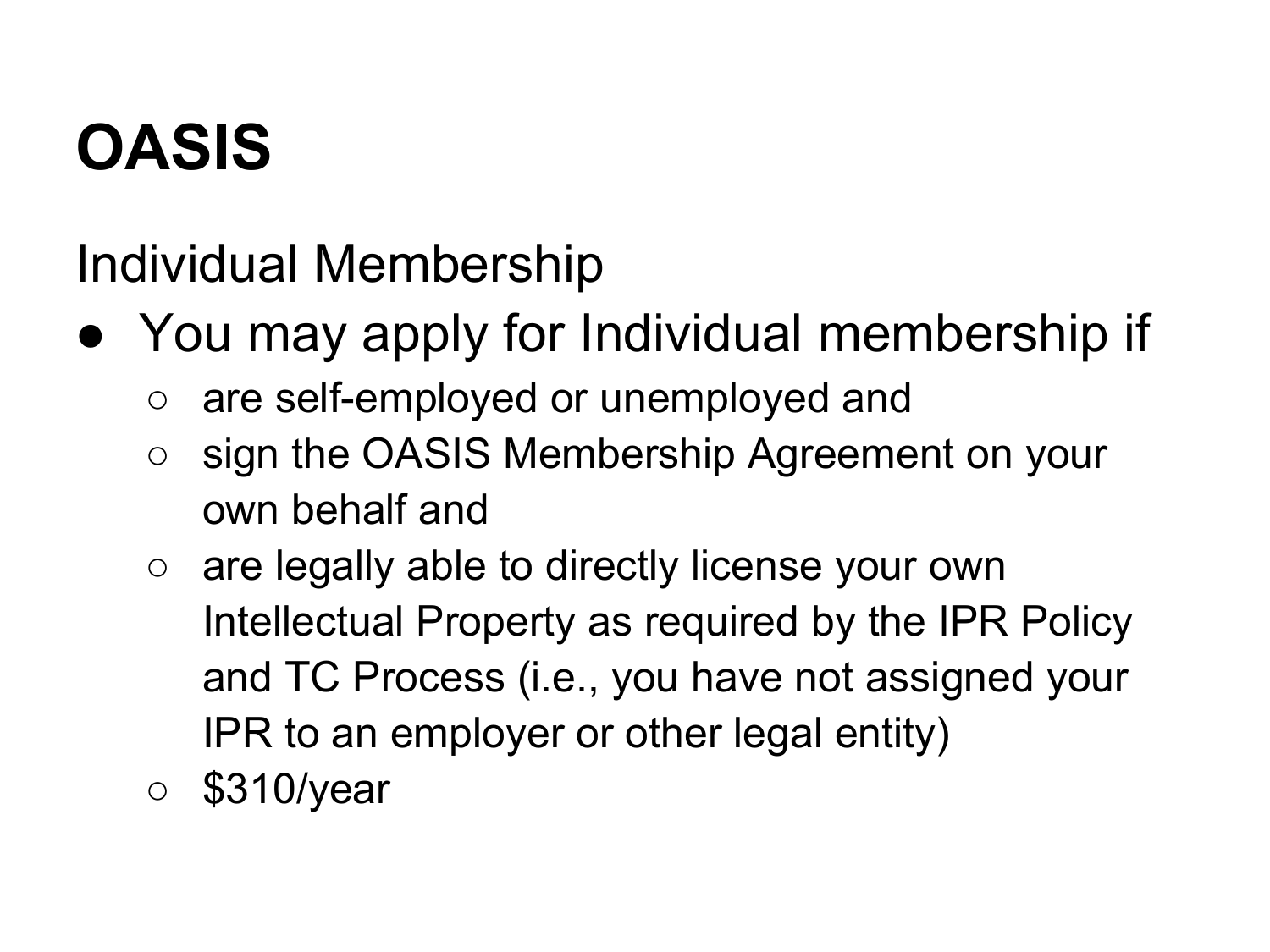## **OASIS**

Individual/Associate Membership

- You may apply for Individual/Associate membership if you:
	- $\circ$  are employed by an organization that is willing to sign the OASIS Membership Agreement and be bound by the Policies of OASIS and
	- $\circ$  are employed by an organization that has no other employees participating in OASIS
	- \$1,250/year
	- Membership Agreement signed by employer; however, the benefits of membership extend only to you personally and are non-transferable.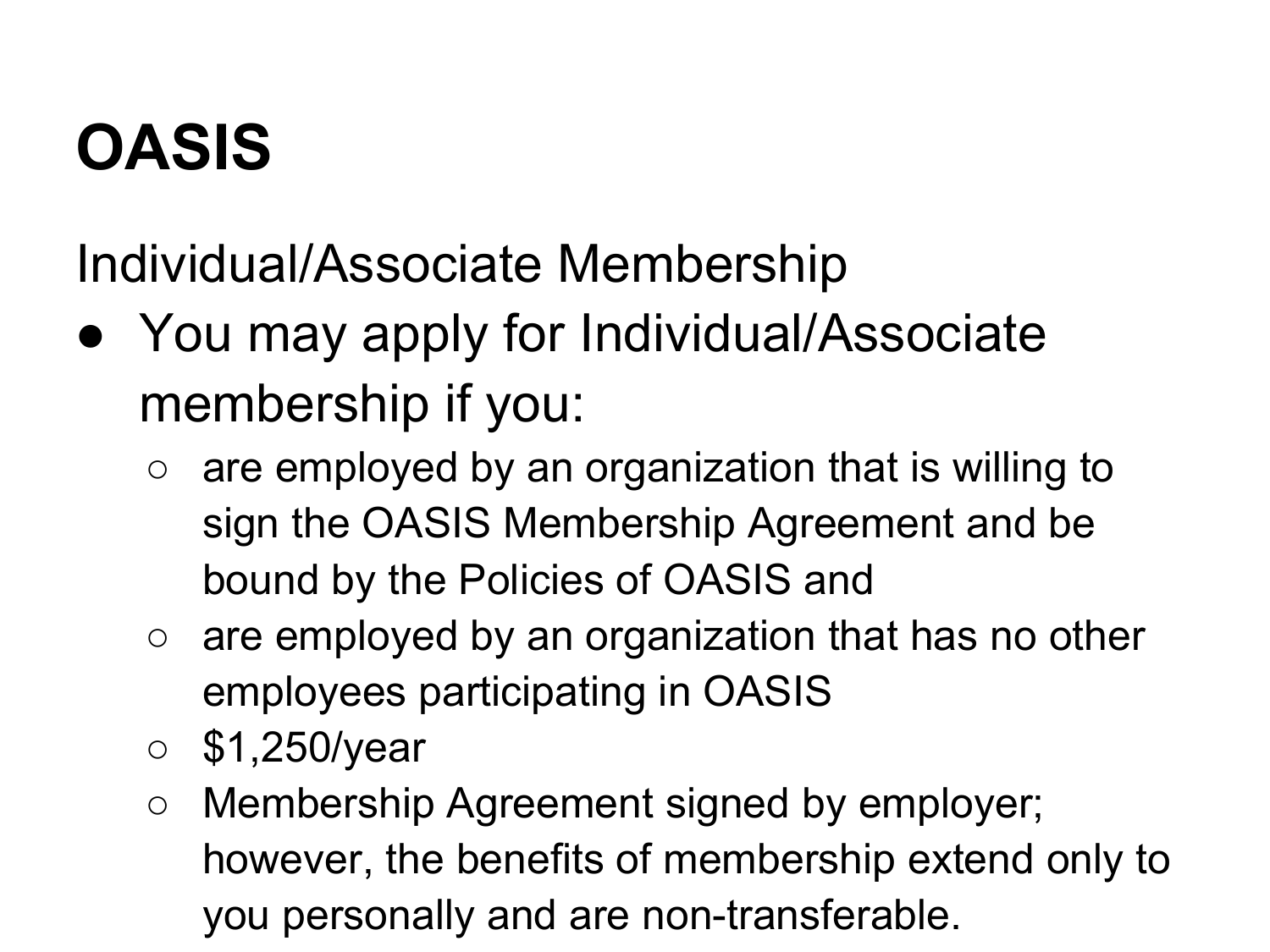## **OMG - Object Management Group**

- <http://www.omg.org/>
- Membership levels and benefits
	- <http://www.omg.org/memberservices/membershipmatrix.htm>
- Membership fees
	- <http://www.omg.org/memberservices/feestructure.htm>
- No individual membership
	- "trial" membership allows companies to have one person involved on OMG for basically one year.
- "convince your boss" letter
	- <u>[http://www.omg.](http://www.omg.org/news/meetings/tc/TC_Attendance_Letter_for_Employers.docx)</u>

org/news/meetings/tc/TC Attendance Letter for E [mployers.docx](http://www.omg.org/news/meetings/tc/TC_Attendance_Letter_for_Employers.docx)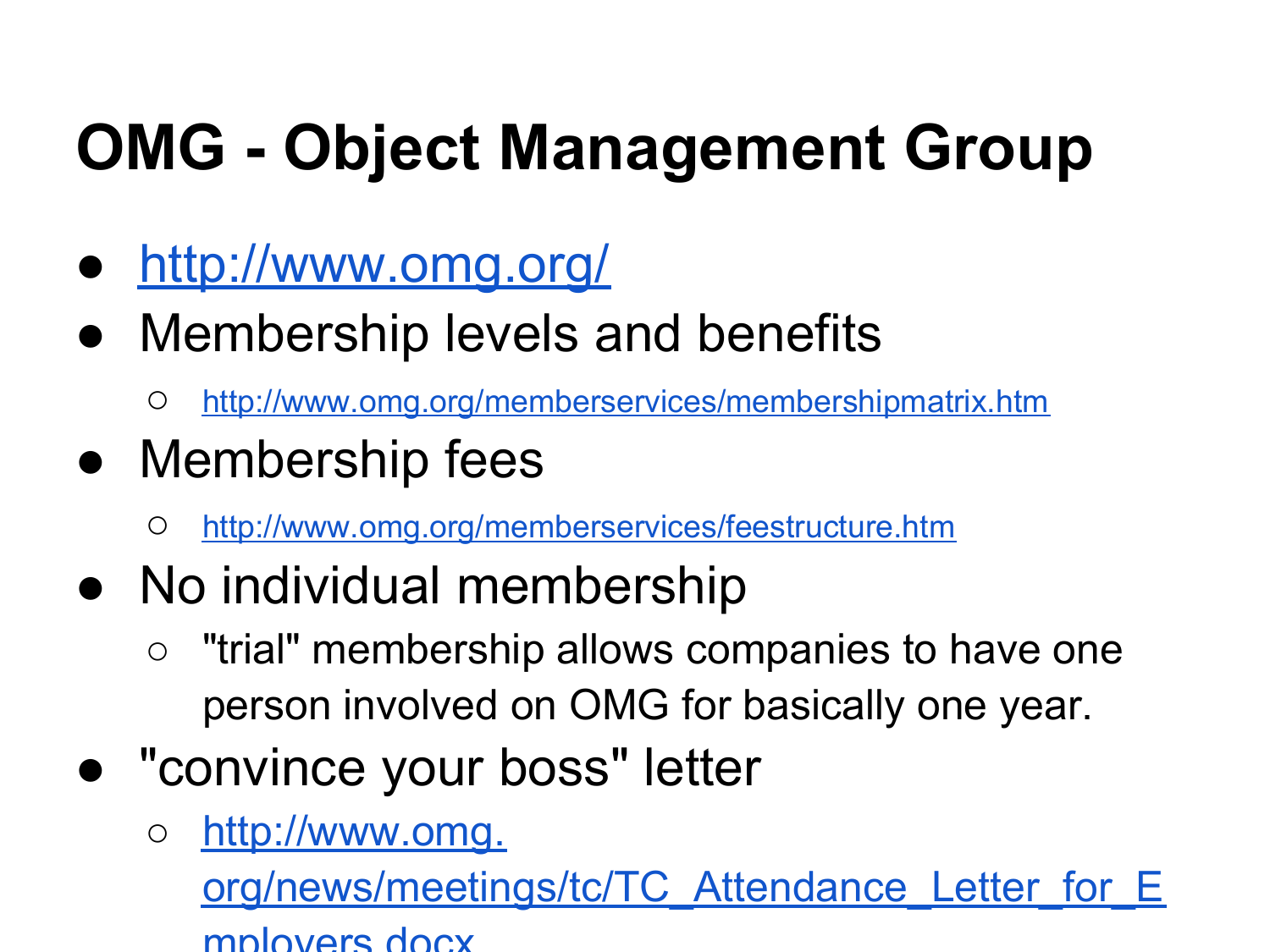## **OSGi Alliance**

- <http://www.osgi.org>
- **Membership** 
	- <http://www.osgi.org/Join/Benefits>
- Divides membership in two broad levels
	- Organizations with 250 or more Individuals
	- Organizations with less than 250 Individuals
	- Individuals counted [...] are all employees, contractors and agents acting on behalf of the member organization
- No individual membership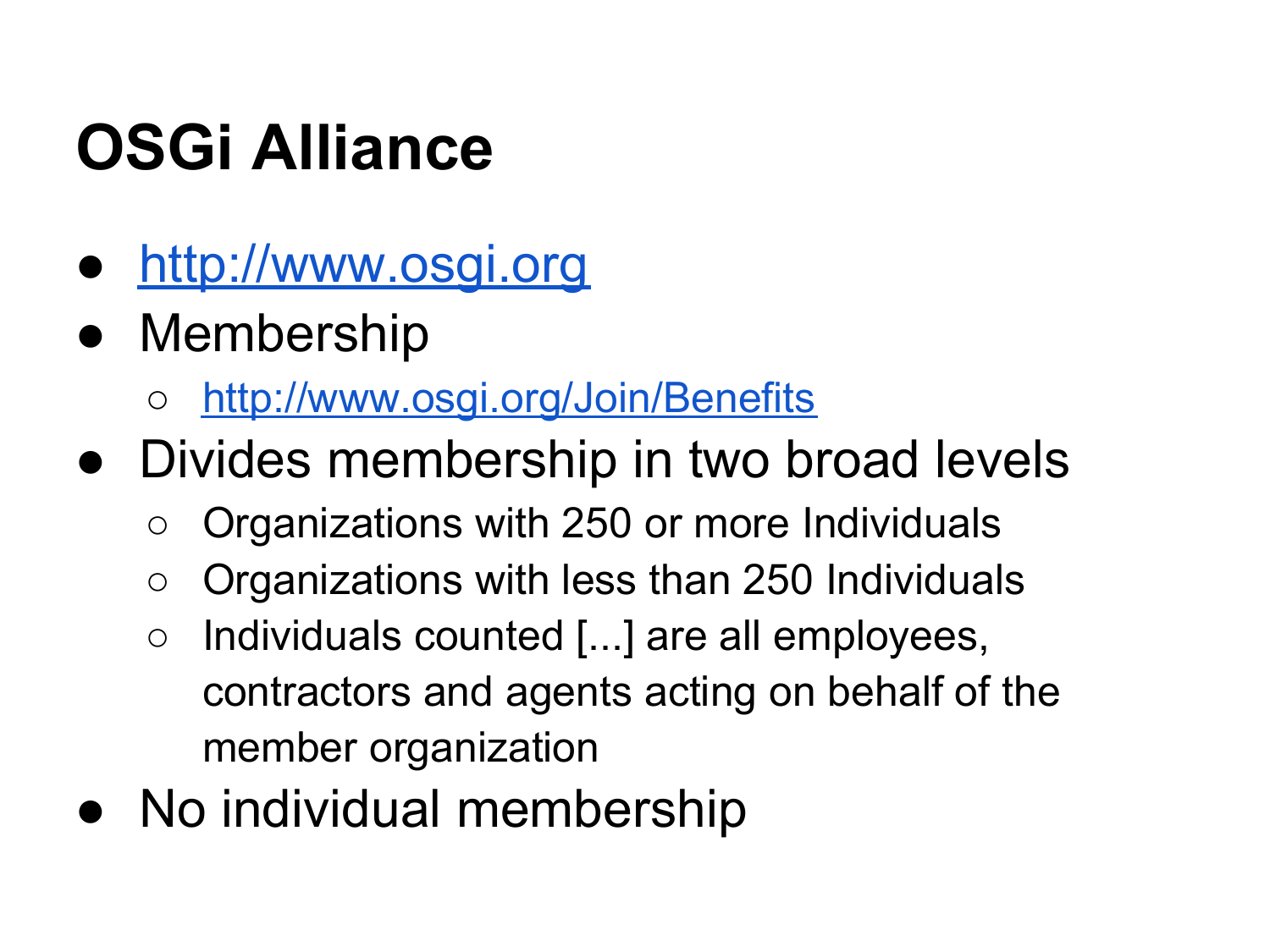## **OSGi Alliance**

**Categories** 

- Strategic
- Principal
- Contributing Associate (non-voting)
- Supporter (non-voting, free)
- Public (non-voting, free)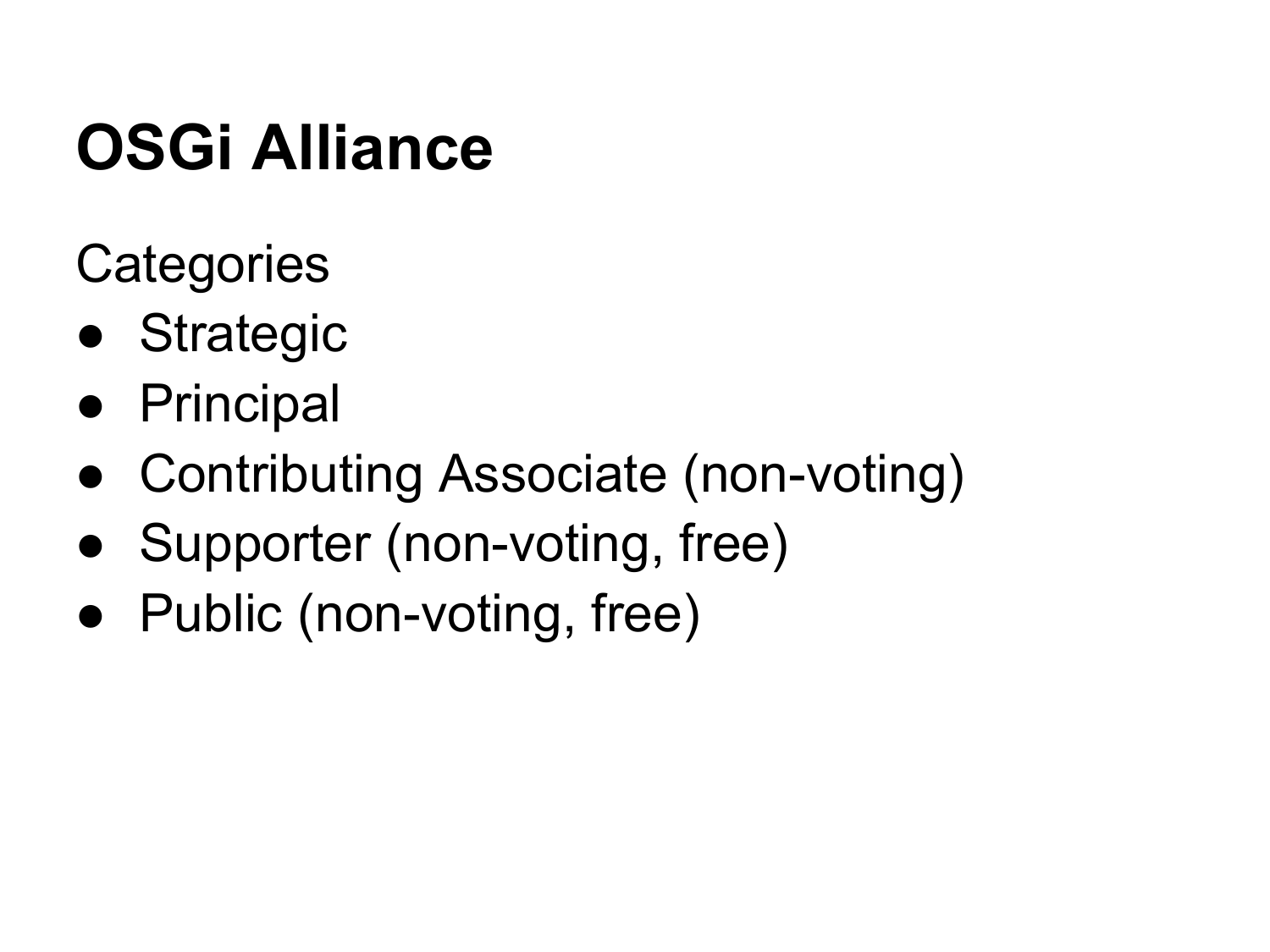## **The Open Group**



- <http://www.opengroup.org>
- [http://www.opengroup.](http://www.opengroup.org/membership/terms) [org/membership/terms](http://www.opengroup.org/membership/terms)
- No specific provisions for individuals
- Member
	- The company or organization that has joined The Open Group in order to participate in the Forums and other activities through execution of the Membership Agreement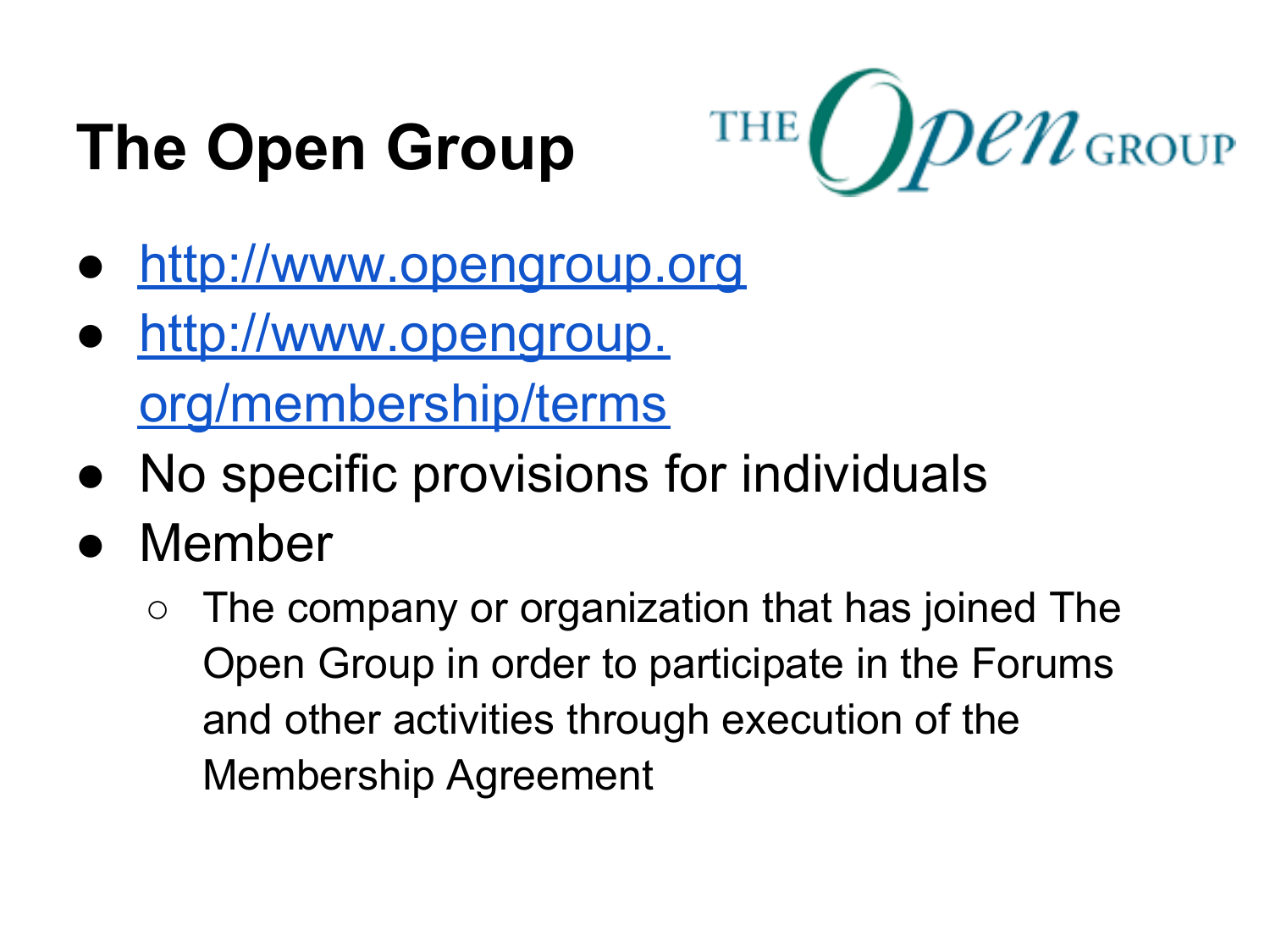## **W3C**

- The World Wide Web Consortium
- <http://www.w3.org/>
- Membership FAQ
	- <http://www.w3.org/Consortium/membership-faq>
- Member agreement
	- <http://www.w3.org/2009/12/Member-Agreement>
- Does not have a specific provision for individual membership. Allows Public participation, and suggest individuals participate that way.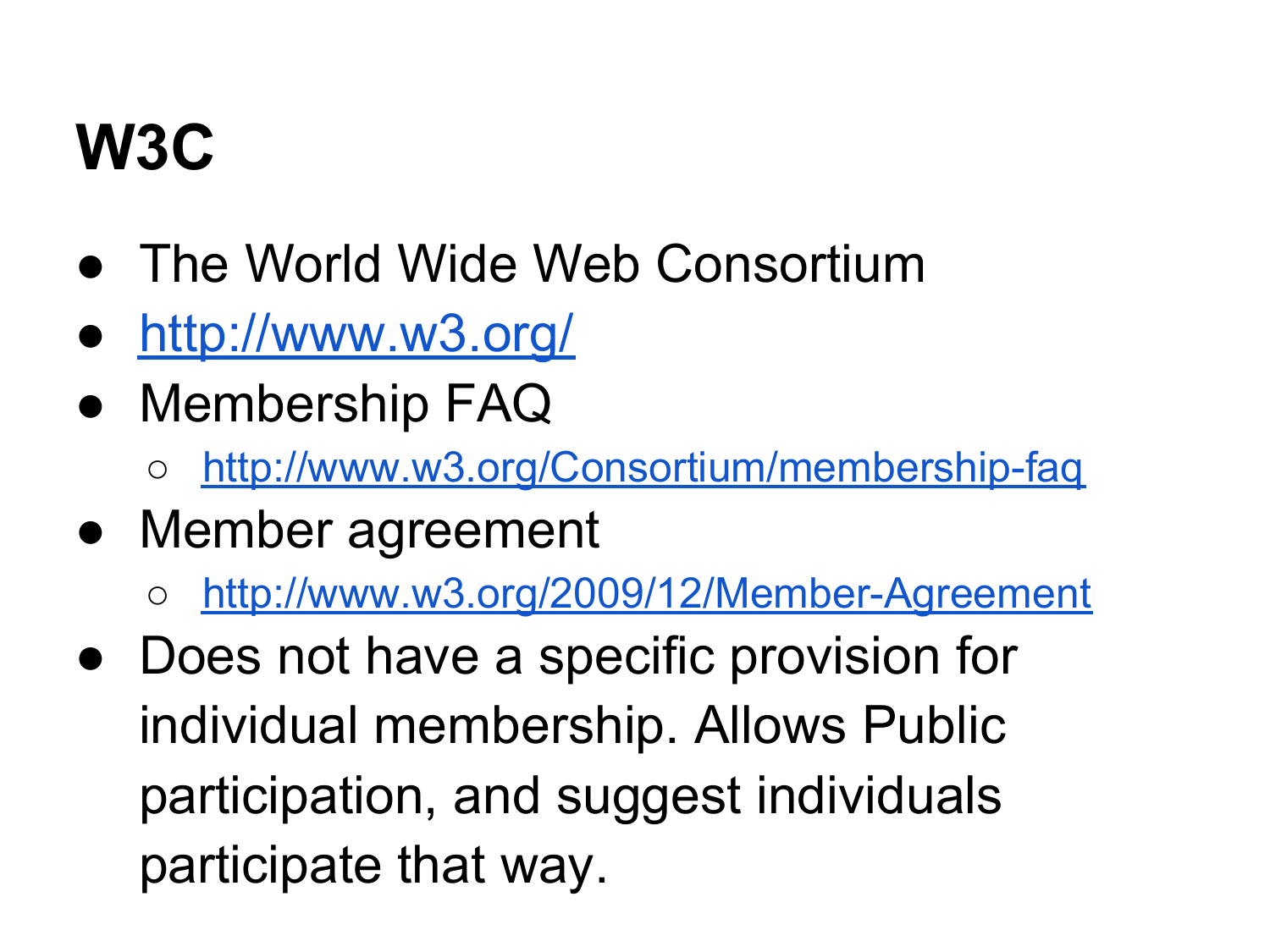## **W3C**

#### . Can I join W3C as an individual?

Yes, by following the same procedure available to organizations. W3C does not have a class of Membership tailored to or priced for individuals. [...] Our processes are designed for organizational participation and we do not have the support structure to handle large numbers of individual members. Public participation in W3C is possible in a number of ways other than as an individual Member. Note that academics who are experts in a field may ask the Working Group Chair to be invited to join the Working Group as an Invited Expert.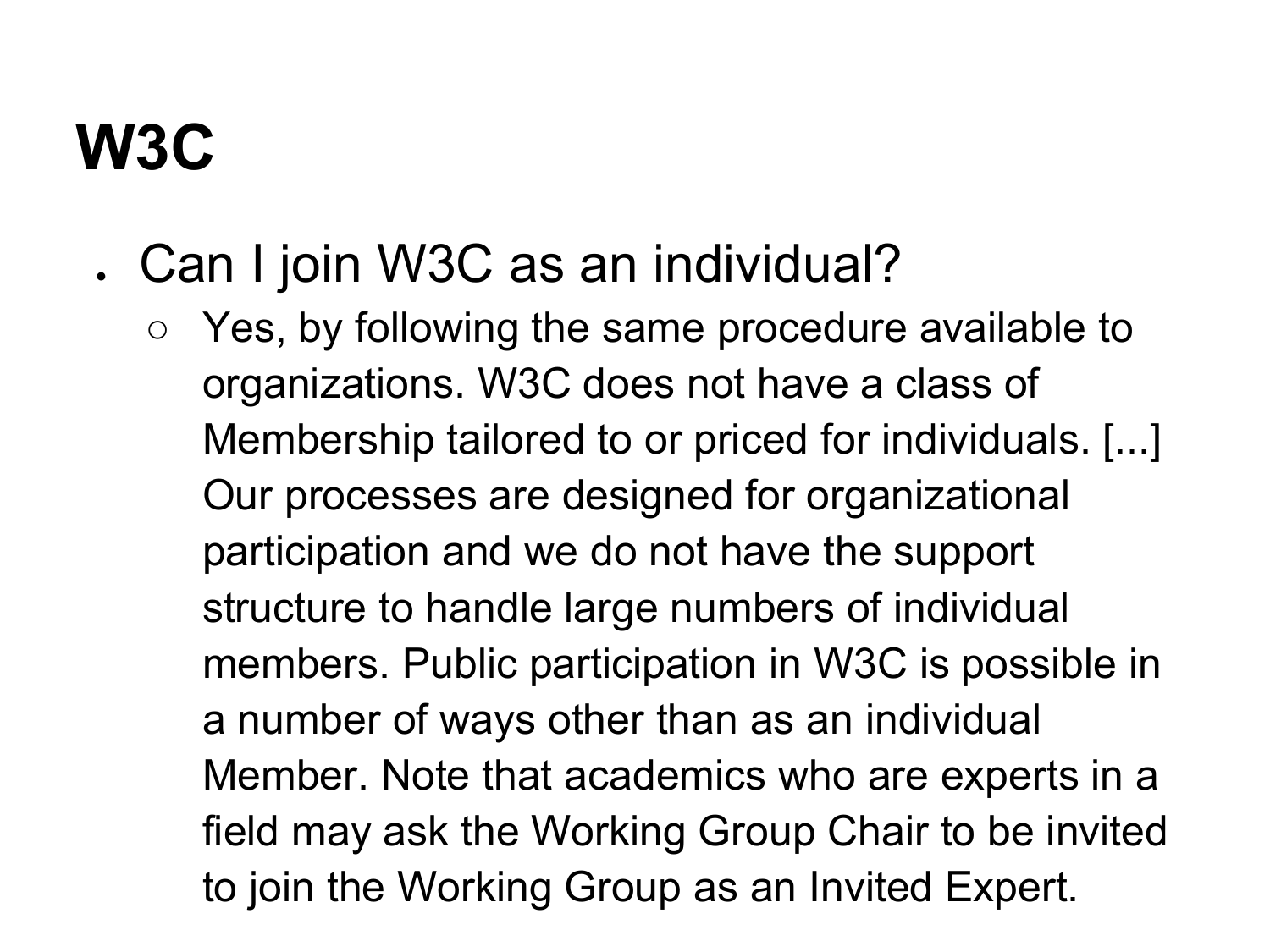## **W3C**

- Interesting provision that relates to JUGs:
- Can an organization that has members itself join W3C?
	- $\circ$  Yes. Membership is open to other organizations that themselves have members ("membership organizations"). In this case, the benefits of W3C Membership generally only extend to the staff and officers of those organizations. Benefits do not flow through to the membership organization's own members.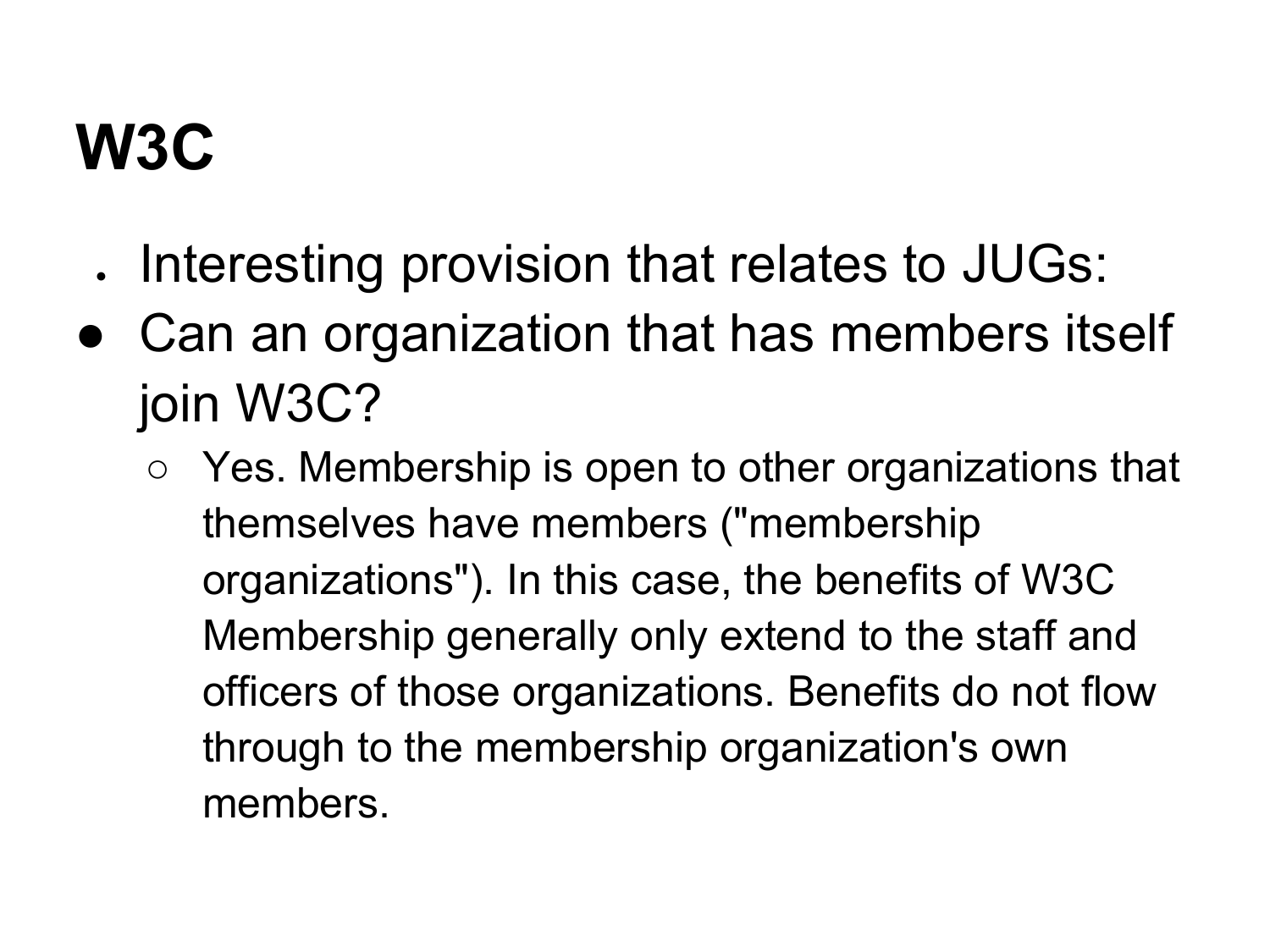#### **IETF**



- <http://www.ietf.org/>
- <http://www.ietf.org/newcomers.html>
- The IETF is formally a part of the Internet Society, as such, IETF does not have members, nor is it an organisation per se. The IETF Trust manages the copyrighted materials produced by the IETF.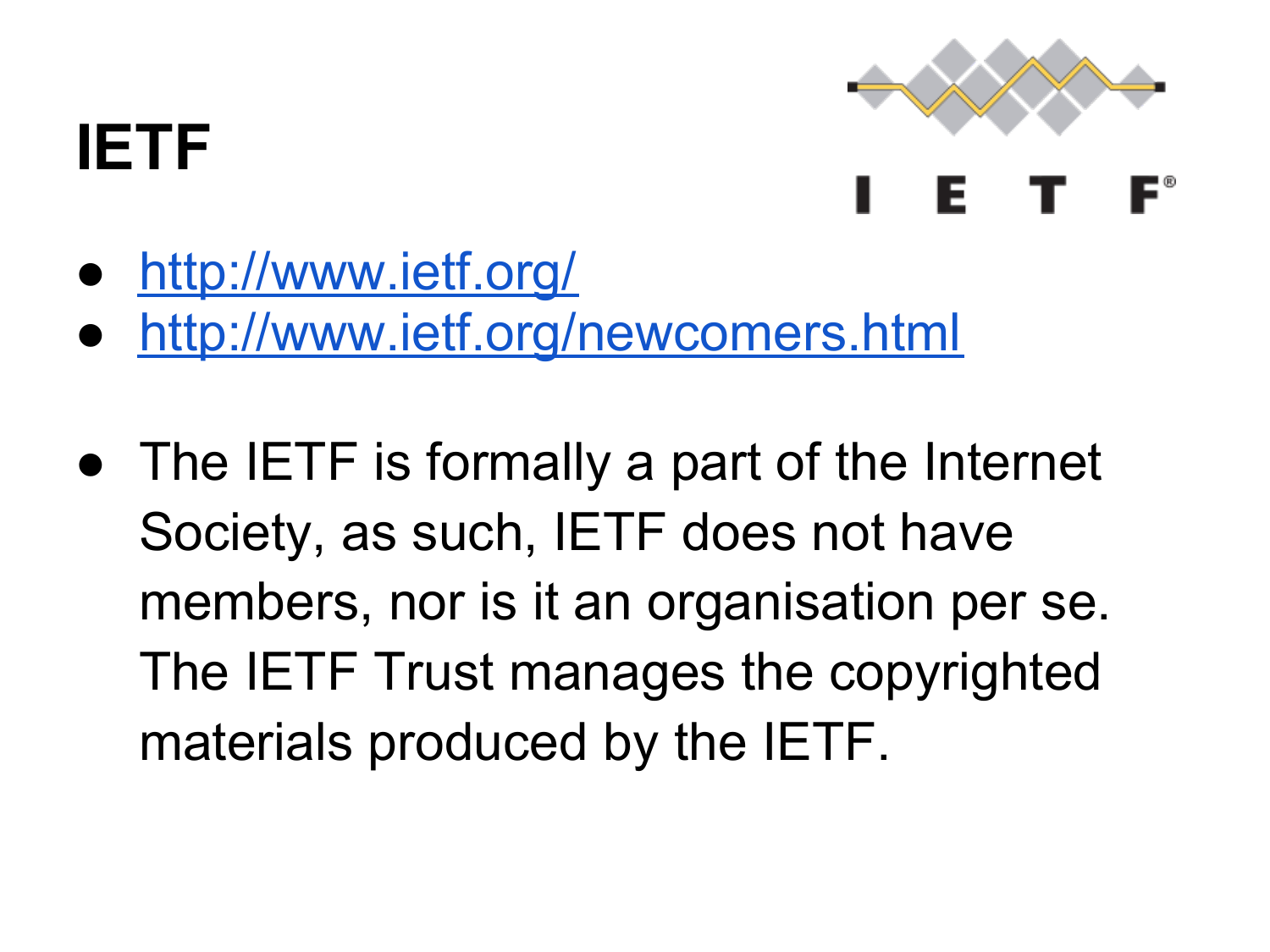## **IETF**

The IETF is completely open to newcomers. There is no formal membership, no membership fee, and nothing to sign. By participating, you do automatically accept the IETF's rules, including the rules about intellectual property (patents, copyrights and trademarks). If you work for a company and the IETF will be part of your job, you must obviously clear this with your manager. However, the IETF will always view you as an individual, and never as a company representative.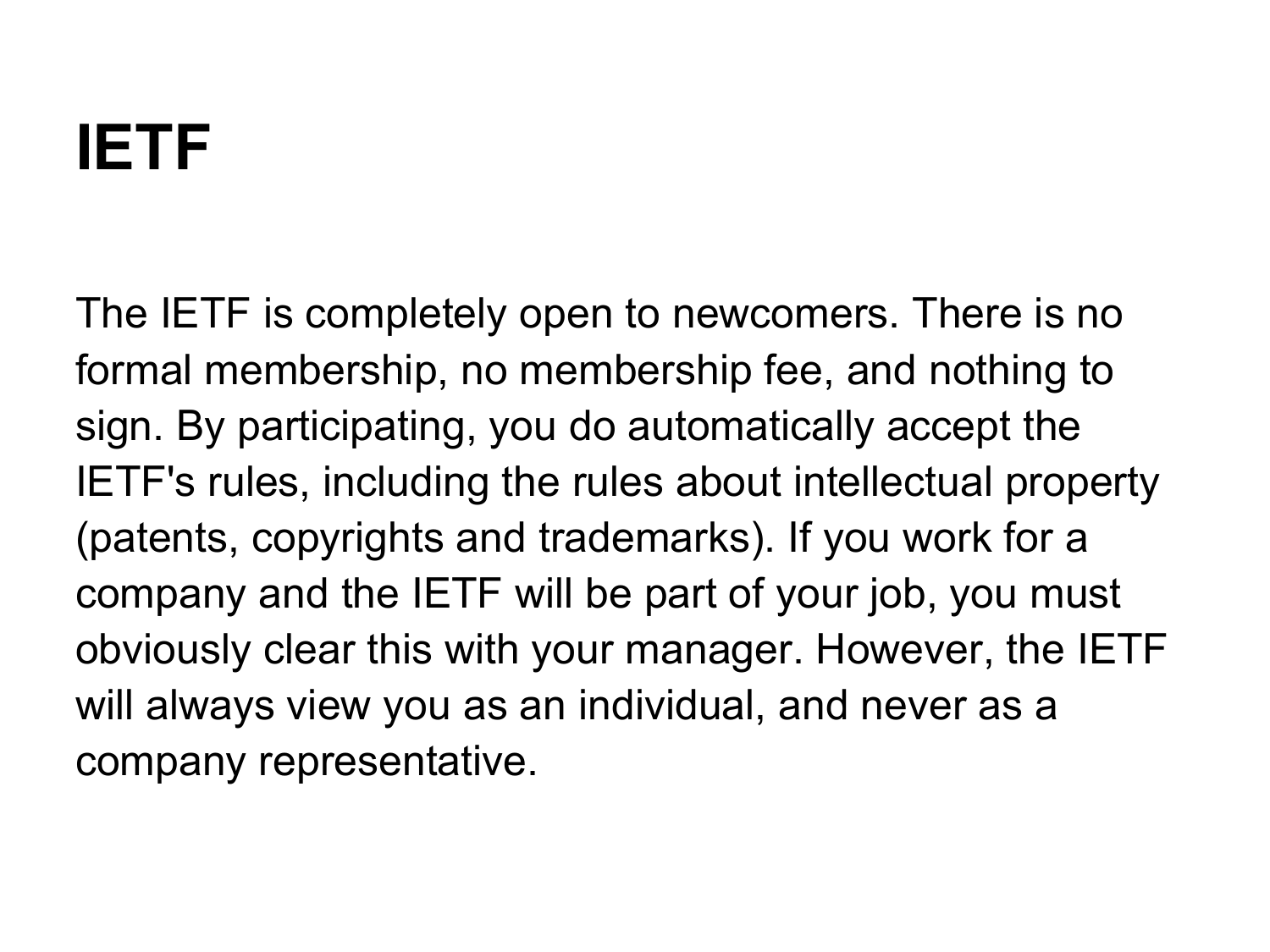## **OGC - Open Geospatial**

- [http://www.opengeospatial.](http://www.opengeospatial.org/ogc/join/levels) [org/ogc/join/levels](http://www.opengeospatial.org/ogc/join/levels)
- [http://www.opengeospatial.](http://www.opengeospatial.org/ogc/join/level/individual) [org/ogc/join/level/individual](http://www.opengeospatial.org/ogc/join/level/individual)
- GC offers an Individual Membership in addition to a range of organizational membership options. This membership class is intended for independent consultants and other individuals not covered by an existing OGC organizational membership.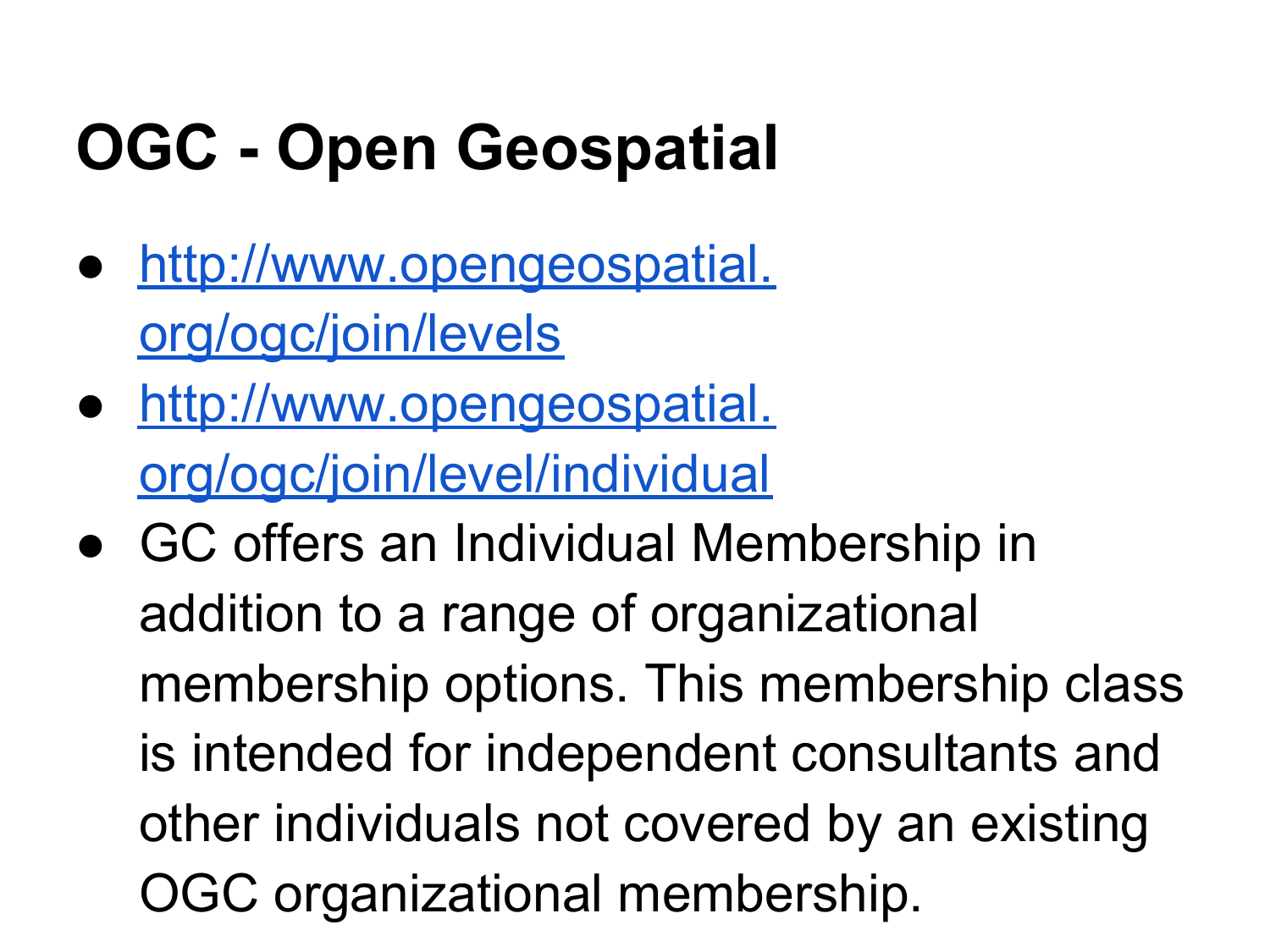## **OGC - Open Geospatial**

#### **Benefits**

- Access to Technical Committee documents through the OGC Member Portal
- Non-voting participation in the Technical Committee (TC)
- Non-voting participation in working groups of the TC.
- Can be a Participant in OGC Interoperability Initiatives on an in-kind resource basis, without monetary compensation.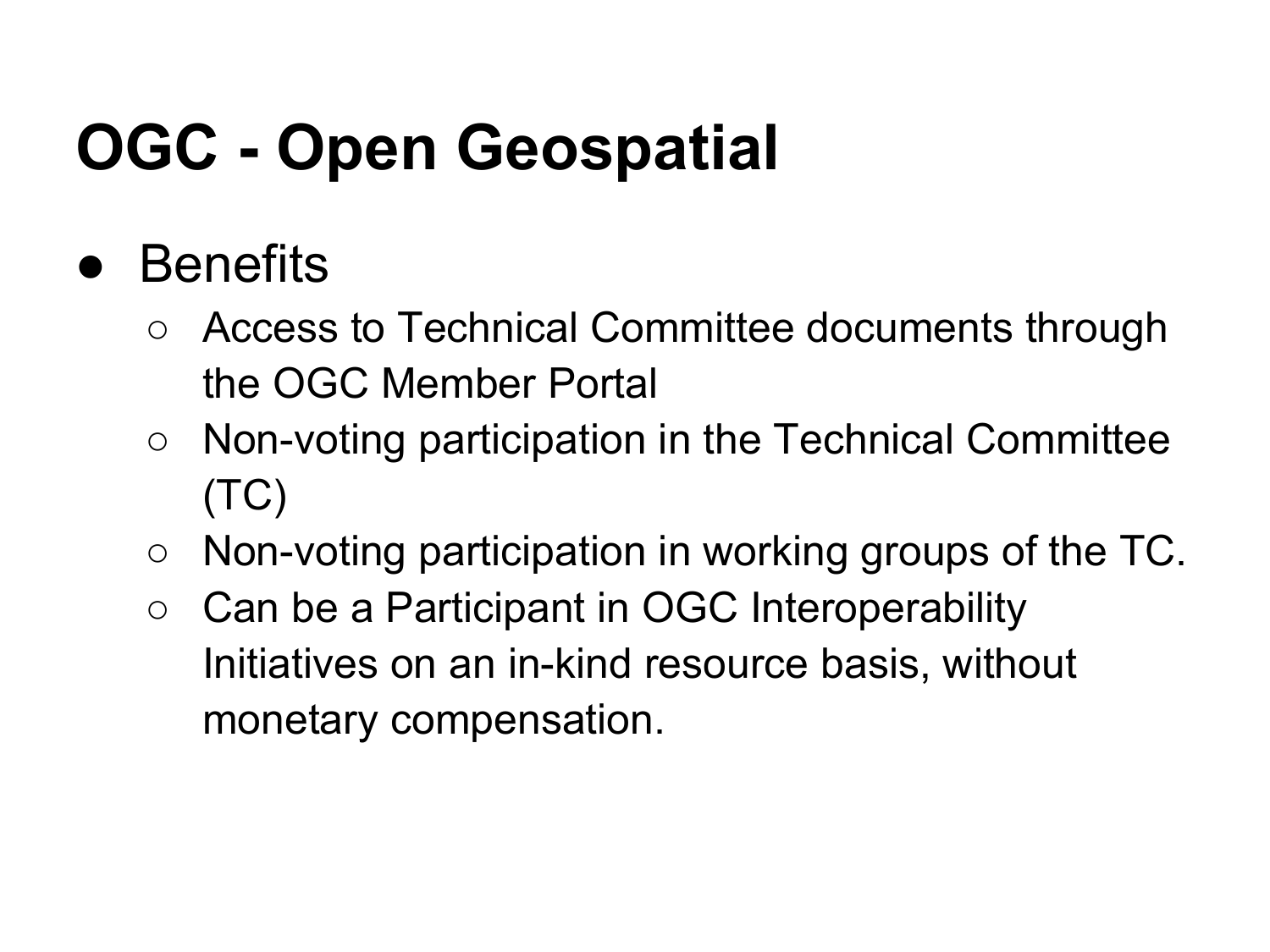## **OGC - Open Geospatial**

- Rules for Individual OGC Membership:
	- Applicant must certify that they are a self-employed consultant or individual who has not assigned their intellectual property rights (IPR) to another person or legal entity (employer, university, research institution, etc).
	- $\circ$  Applicant must certify that they are not a full-time contractor to a single employer (except when that employer organization is a member of the OGC).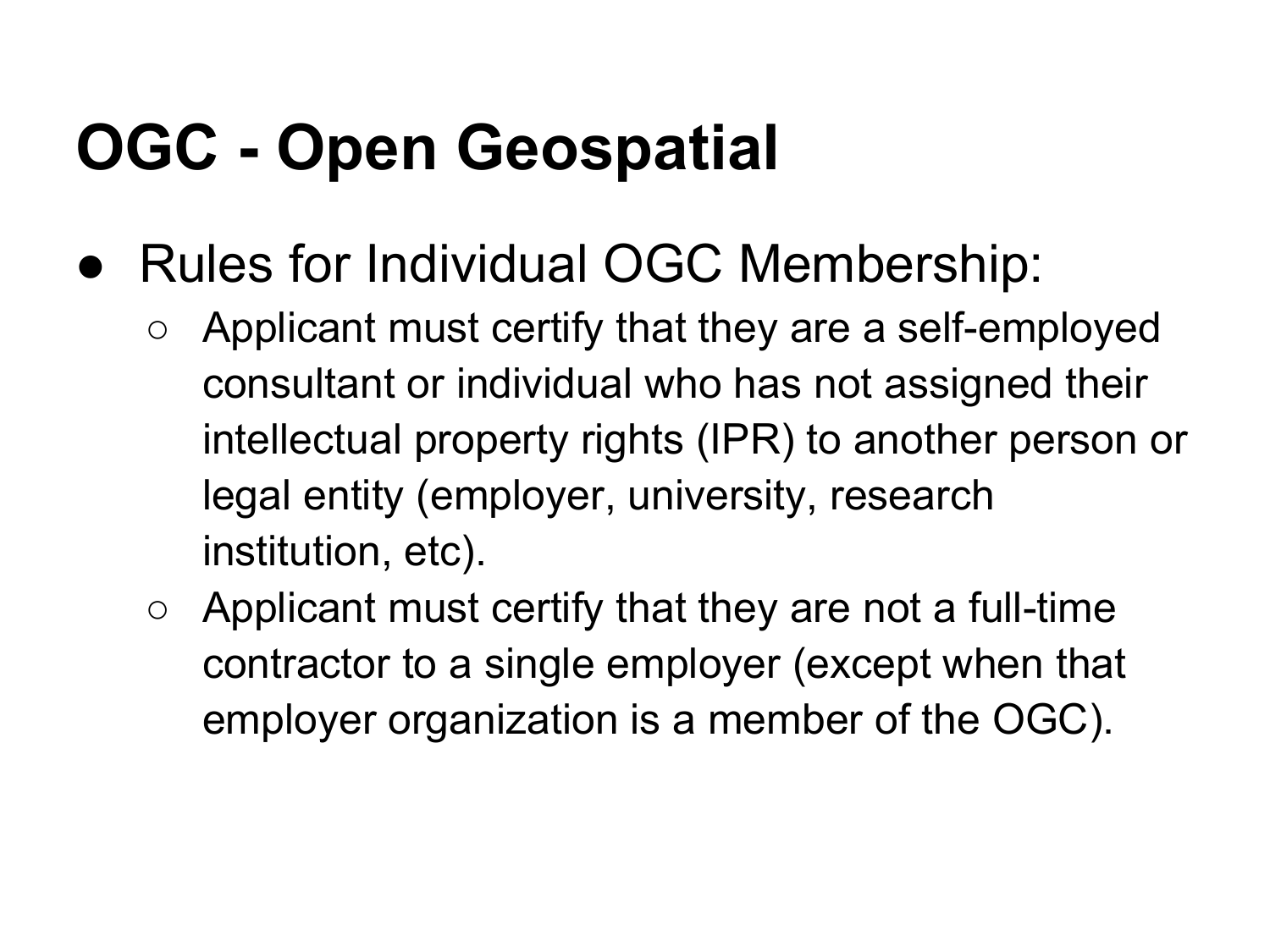## **Eclipse Foundation**



- <http://www.eclipse.org/>
- Individual members are Committers
	- meritocracy: not really "membership"
	- http://www.eclipse. org/membership/become\_a\_member/committer.php
	- committers are those people who through a process of meritocracy are able to contribute and commit code to their Eclipse projects. Committers may be members by virtue of working for a member organization, or may choose to complete the membership process independantly if they are not.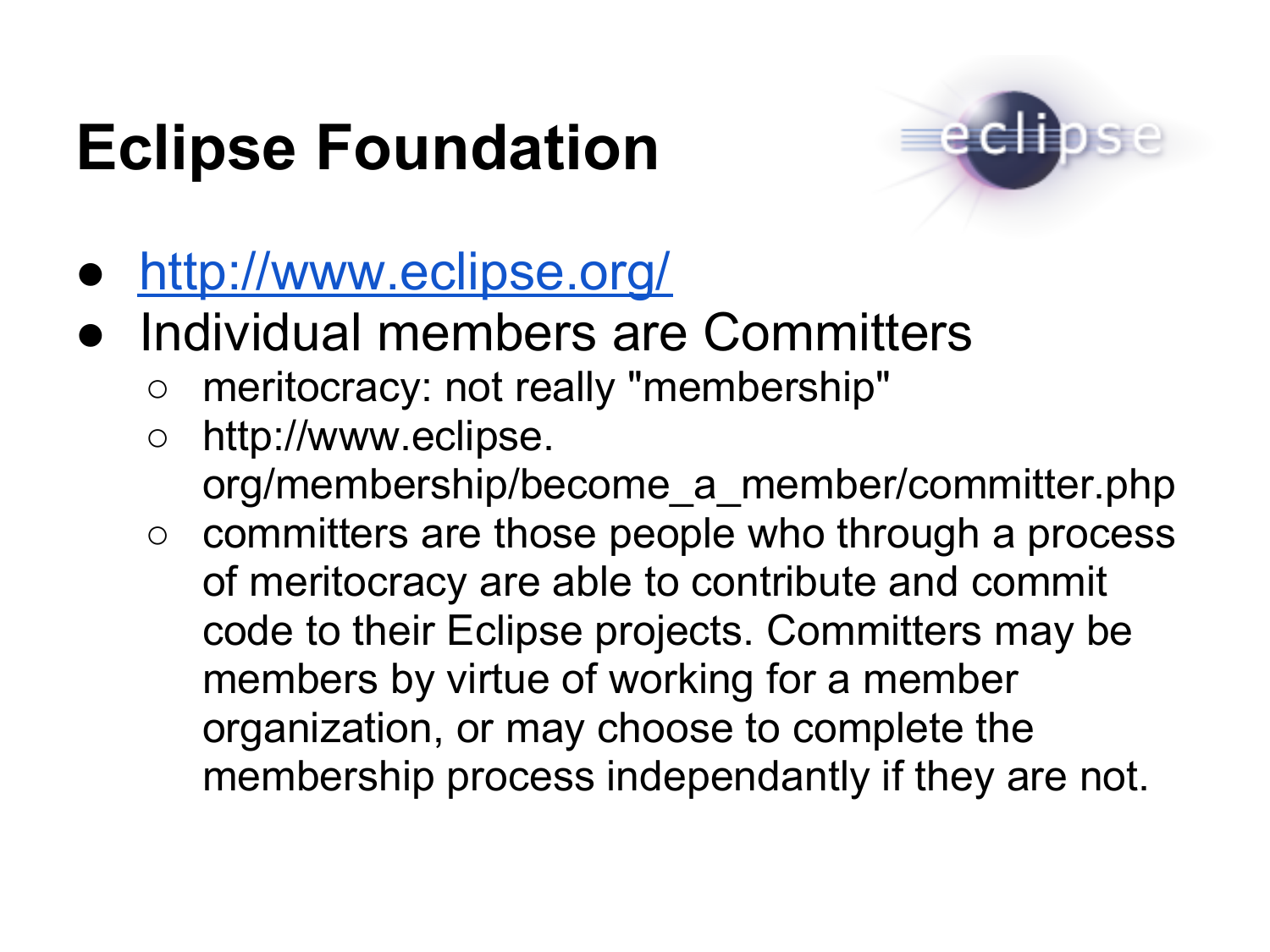## **Eclipse Foundation**

- Individual Commiter Agreement
	- [http://www.eclipse.](http://www.eclipse.org/legal/committer_process/EclipseIndividualCommitterAgreementFinal.pdf) [org/legal/committer\\_process/EclipseIndividualComm](http://www.eclipse.org/legal/committer_process/EclipseIndividualCommitterAgreementFinal.pdf) [itterAgreementFinal.pdf](http://www.eclipse.org/legal/committer_process/EclipseIndividualCommitterAgreementFinal.pdf)
- Member Commiter Agreement
	- [http://www.eclipse.](http://www.eclipse.org/legal/committer_process/EclipseMemberCommitterAgreementFinal.pdf) [org/legal/committer\\_process/EclipseMemberCommit](http://www.eclipse.org/legal/committer_process/EclipseMemberCommitterAgreementFinal.pdf) [terAgreementFinal.pdf](http://www.eclipse.org/legal/committer_process/EclipseMemberCommitterAgreementFinal.pdf)
- Employer Consent
	- [http://www.eclipse.](http://www.eclipse.org/legal/committer_process/employer_consent.pdf) [org/legal/committer\\_process/employer\\_consent.pdf](http://www.eclipse.org/legal/committer_process/employer_consent.pdf)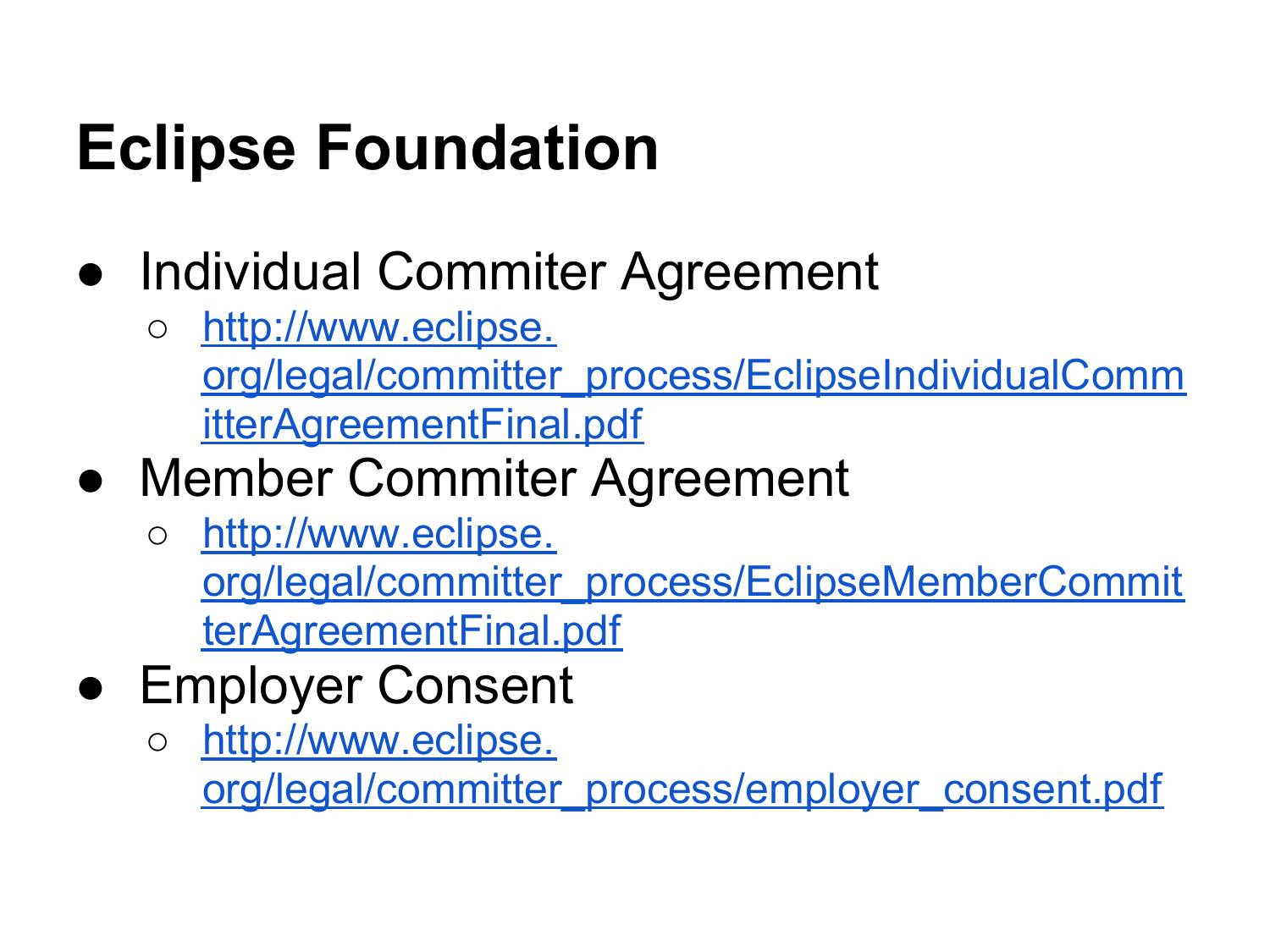## **Open Grid Forum**



- <http://www.ogf.org/>
- Individual members program

#### OGF Individual Member Program At-A-Glance

| <b>INFLUENCEOn Directions and Priorities</b>                       |                      |
|--------------------------------------------------------------------|----------------------|
| Eligible for nomination to At-large board of director seats        | Yes                  |
| Eligible to be nominated and appointed to leadership positions     | Yes                  |
| Eligible to participate in all group and committee activities      | Yes                  |
| <b>RECOGNITIONAs a Leader Driving Grid Adoption</b>                |                      |
| Recognition for document authorship, committee participation, etc. | Yes                  |
| Eligible for participation in the OGF student scholar program      | <b>Students Only</b> |
| Able to organize and/or participate in a OGF Affiliate             | Yes                  |
| <b>INSIGHTInto Grid Standards &amp; Best Practices</b>             |                      |
| Access to grid experts from around the world                       | Yes                  |
| Early access to documents and roadmaps                             | Yes                  |
| Discounts at OGF and industry events                               | Yes                  |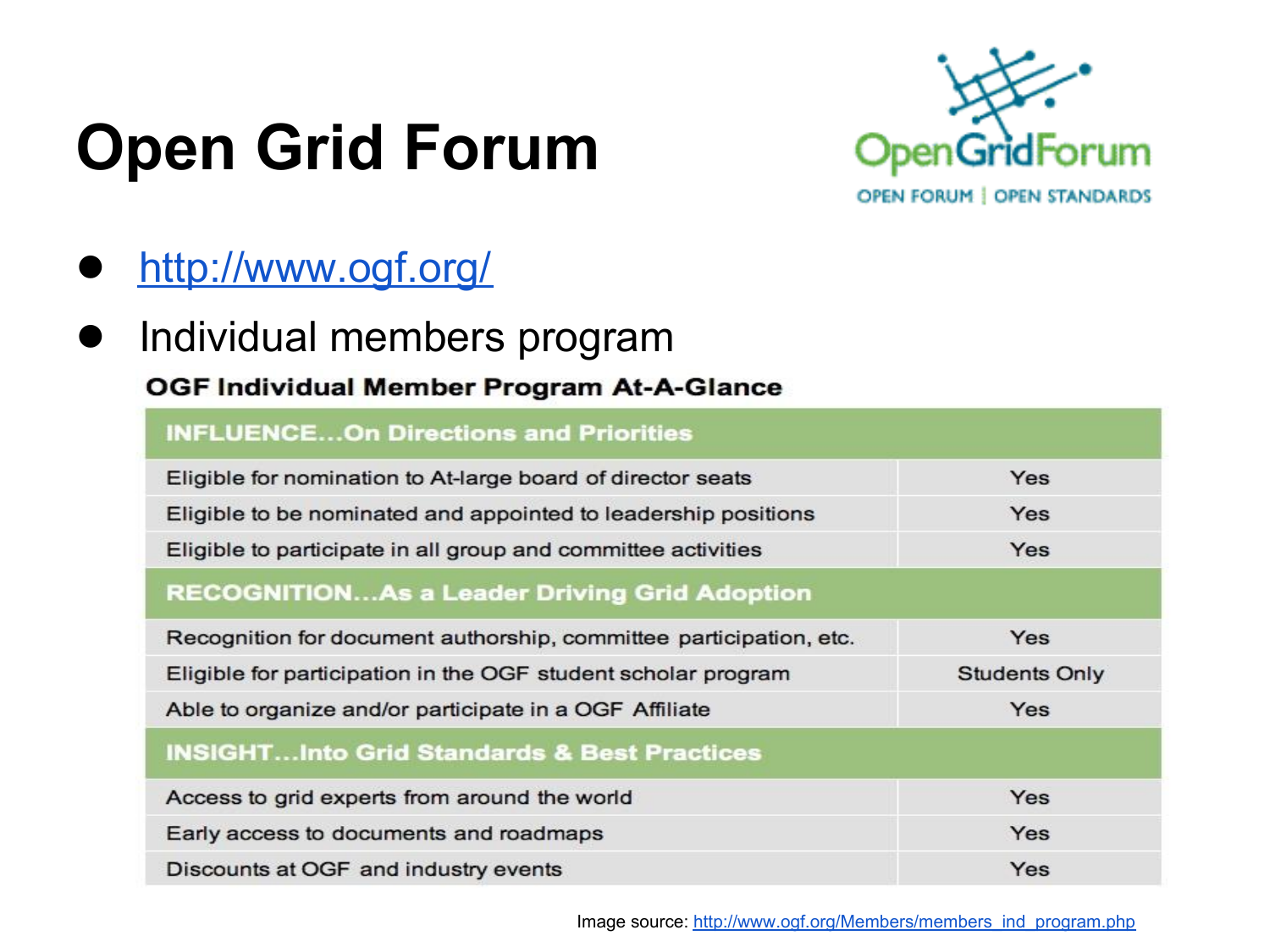## **TIA**



- http://www.tiaonline.org/
- No specific individual membership
- "Associate" membership: no voting rights
- Associate Membership
	- Companies or individuals that are not eligible for General Membership are eligible for Associate Membership if they are interested in the field of telecommunications and would like to share in TIA's mission
	- Bellow 35 million revenue (anual fees: 1,200)
	- Above 35 million revenue (anual fees: 6,000)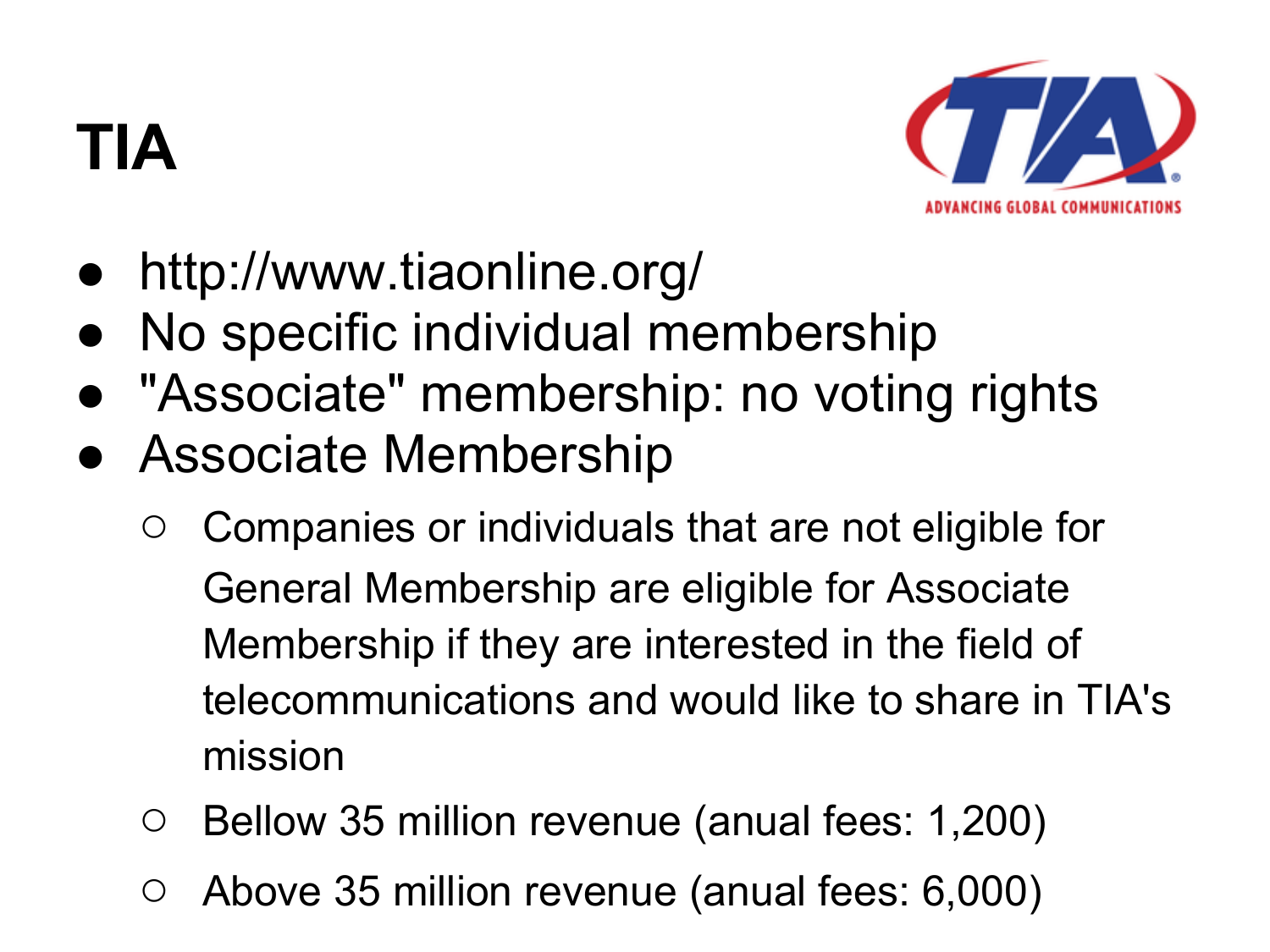## **ECMA**



- <http://www.ecma-international.org/>
- **Membership** 
	- <http://www.ecma-international.org/memento/join.htm>
- **Members** 
	- <http://www.ecma-international.org/memento/members.htm>
- No membership for individuals. Provision for small and non-profit companies (less then 10 today)
- Participation in groups by experts from non-member companies is available on invitation. To participate regularly, organizations must join Ecma.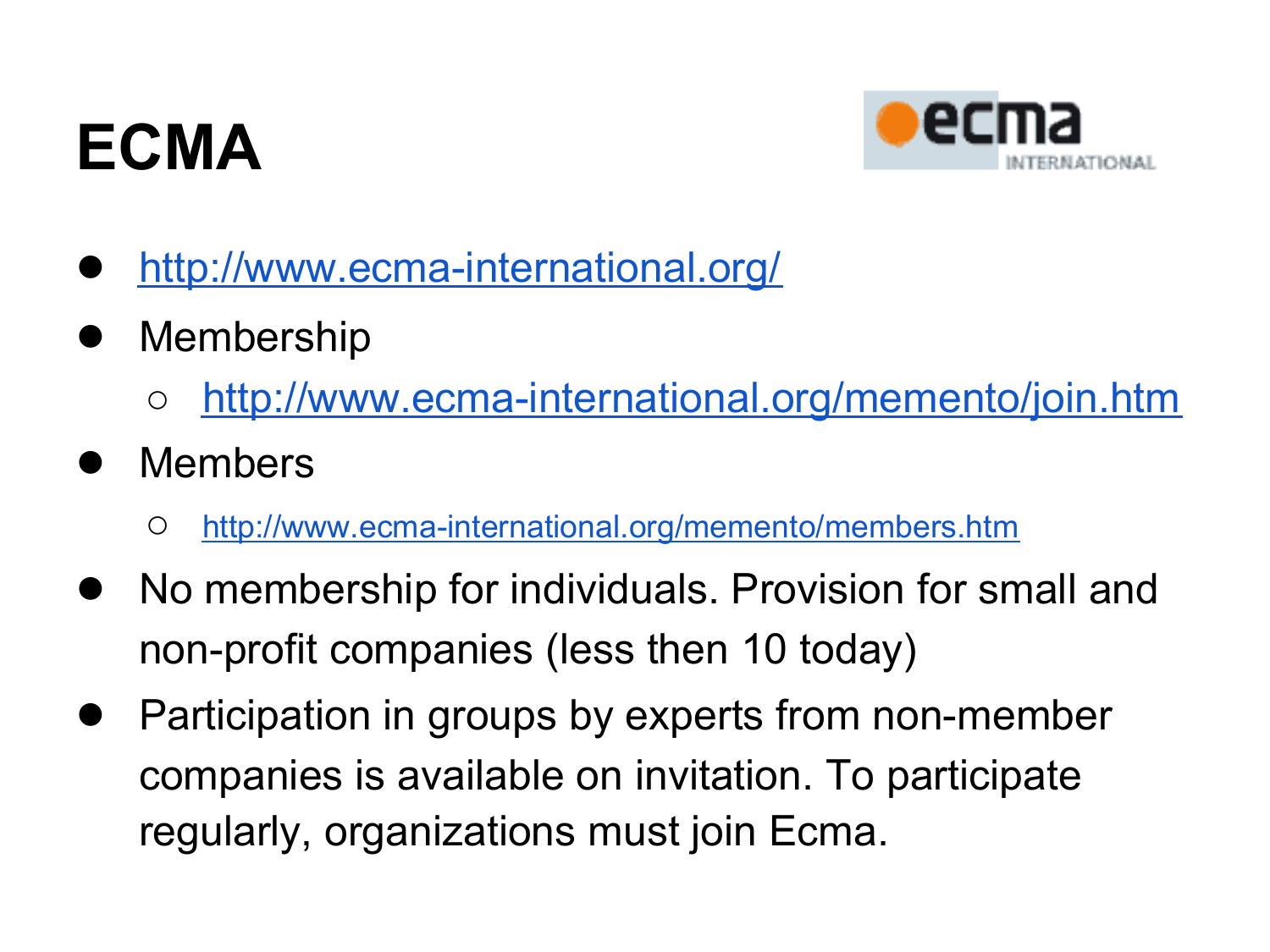



Institute of Electrical and Electronics Engineers

- **IEEE Standards Association** 
	- <http://standards.ieee.org/develop/policies/index.html>
- Have two membership programs
	- $\circ$  Quite different from each other, the vote, the procedures and even witch standards can be voted on are different
- Corporate Membership
- **Individual Membership** 
	- Unlimited Balloting on Individual Projects, Working Group Chair Eligibility, Voting Rights for Governance in IEEE-SA, IEEE-SA News, and a 10% Techstreet Discount.
- IEEE and IEEE-SA are individual based organizations. The Corporate Program is a more recent addition.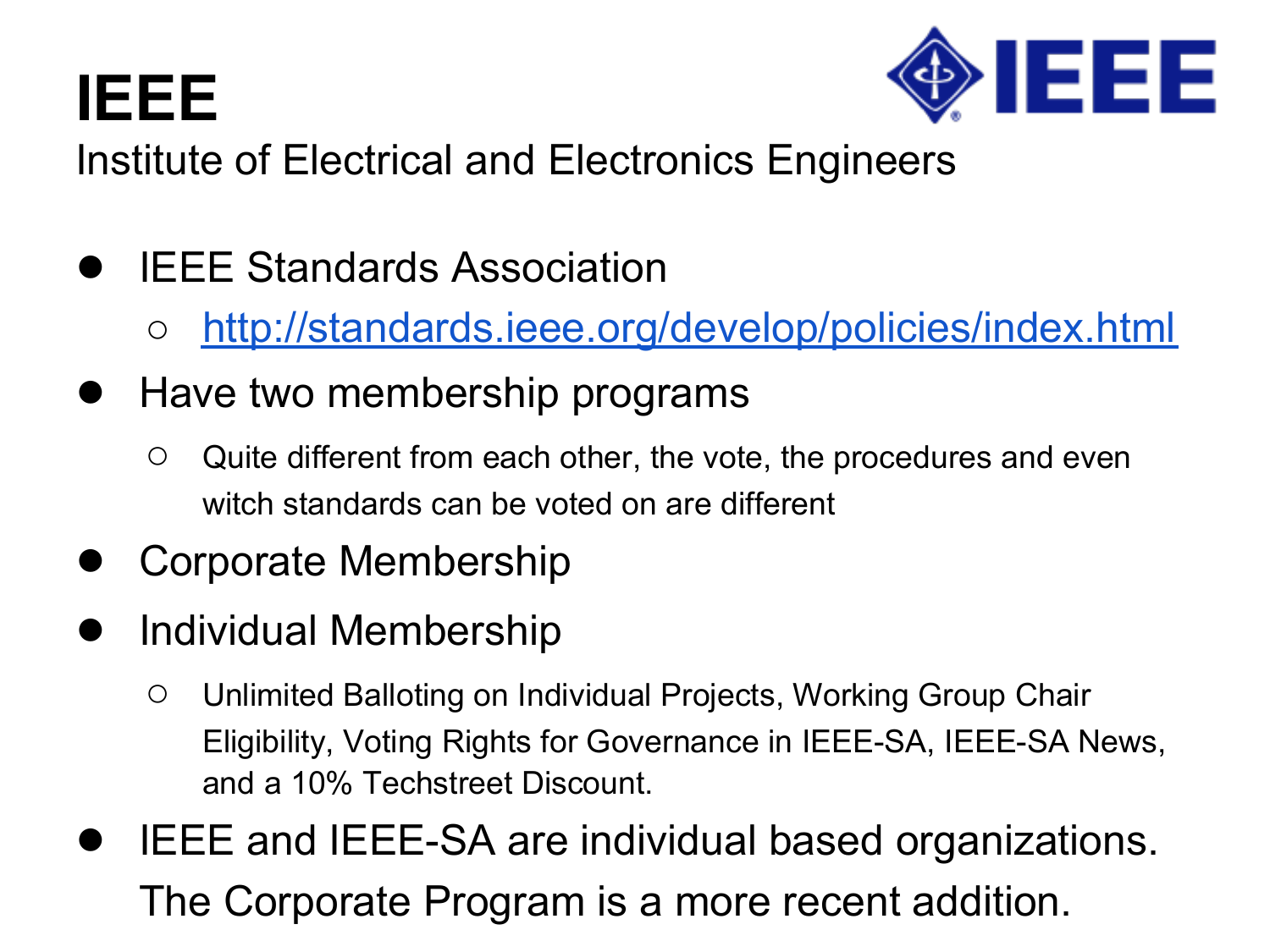## **IEEE**

Institute of Electrical and Electronics Engineers

#### Patent and Copyright Policy:

- <http://standards.ieee.org/develop/policies/bylaws/sect6-7.html>
- 7 Copyright
	- 7.2 Policy
	- The IEEE owns the copyright in all Work Products.
	- Participants are solely responsible for determining whether disclosure of any contributions that they submit to the IEEE requires the prior consent of other parties and, if so, to obtain it.